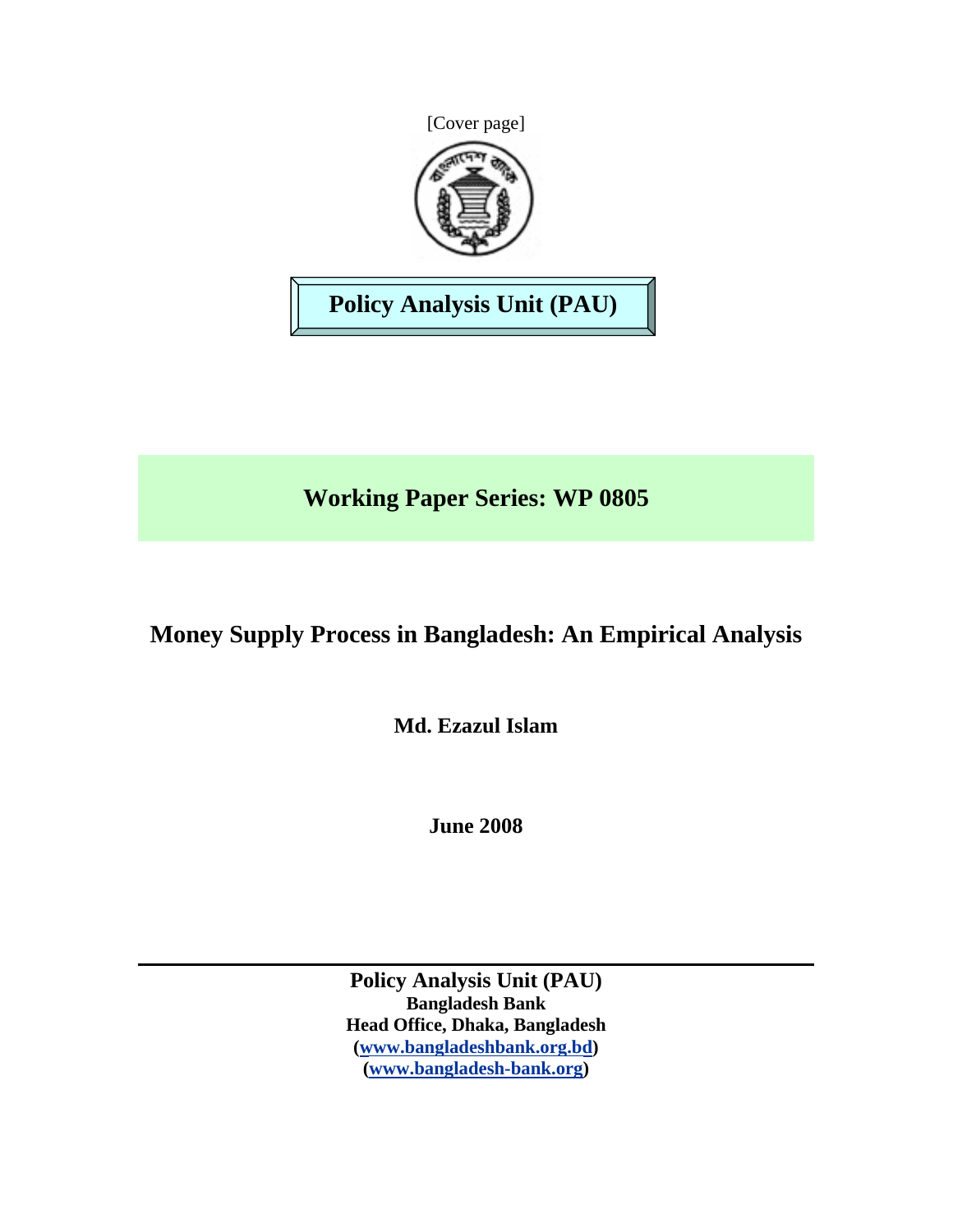

**Policy Analysis Unit\* (PAU)** 

# **Working Paper Series: WP 0805**

# **Money Supply Process in Bangladesh: An Empirical Analysis**

**Md. Ezazul Islam** 

**Research Economist Policy Analysis Unit Bangladesh Bank** 

# **June 2008**

# **Copyright © 2008 by Bangladesh Bank**

*\* In an attempt to upgrade the capacity for research and policy analysis at Bangladesh Bank (BB), PAU prepares and publishes Working Papers on macroeconomic issues as a part of its routine activities. These papers reflect research in progress, and as such comments are most welcome. It is expected that these papers would eventually be published in learned journals after undergoing due review process. Neither the Board of Directors nor the management of, or any agency of the Government of Bangladesh necessarily endorses any or all of the views expressed in these papers. The latter reflects views based on professional analysis carried out by the staff of Bangladesh Bank, and hence the usual caveat of research reports applies.*

**[An electronic version of this paper is available at www.bangladeshbank.org.bd**]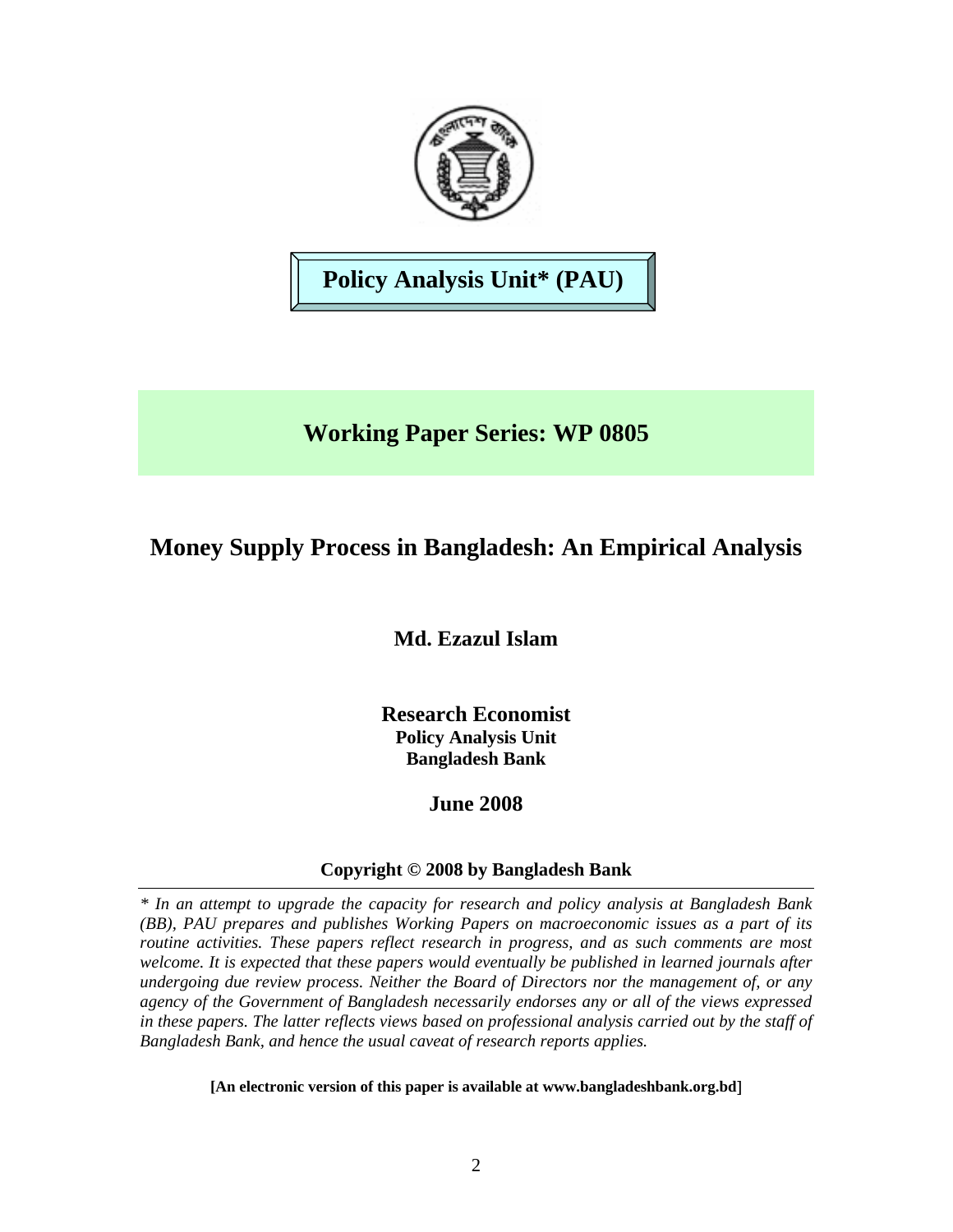# **Money Supply Process in Bangladesh: An Empirical Analysis**

# **Md. Ezazul Isla[m\\*](#page-2-0)**

## **Abstract**

*Bangladesh Bank (BB) conducts monetary policy through targeting broad money (M2) as an intermediate instrument while reserve money (RM) serves as an operating instrument. The RM is influenced by BB through indirect market based instruments viz. SLR, CRR, repo, reverse repo, open market operation, and moral suasion. The success of monetary policy in achieving its objectives critically depends on the degree of controllability of RM and M2 by BB. This paper investigates the dynamic relationships among the money multiplier and RM components in the money supply process in Bangladesh. The empirical evidence is based on the structural vector auto regression (SVAR) model using quarterly data for the period from 1979:Q3 to 2007:Q2. The*  results indicate that the currency-deposit ratio component in the multiplier model and net *government borrowing, and movement of net foreign asset components in RM are the major contributors to changes in money supply. Since these components limit the degree of controllability of BB over money supply, the conduct of prudent monetary policy in Bangladesh would crucially depend on taking into consideration the implications of changes in these key components.* 

**Key words:** Reserve Money, Money Multiplier, and Monetary Policy.

**JEL classification**: E51, E52, and E58.

 $\overline{a}$ 

<span id="page-2-0"></span><sup>\*</sup> The author is Research Economist, Policy Analysis Unit (PAU), Bangladesh Bank. The author would like to thank Dr. Mustafa K. Mujeri, Chief Economist for valuable comments and suggestions on earlier drafts of the paper. Views expressed in the paper are the author's own and should not be attributed to the Bangladesh Bank.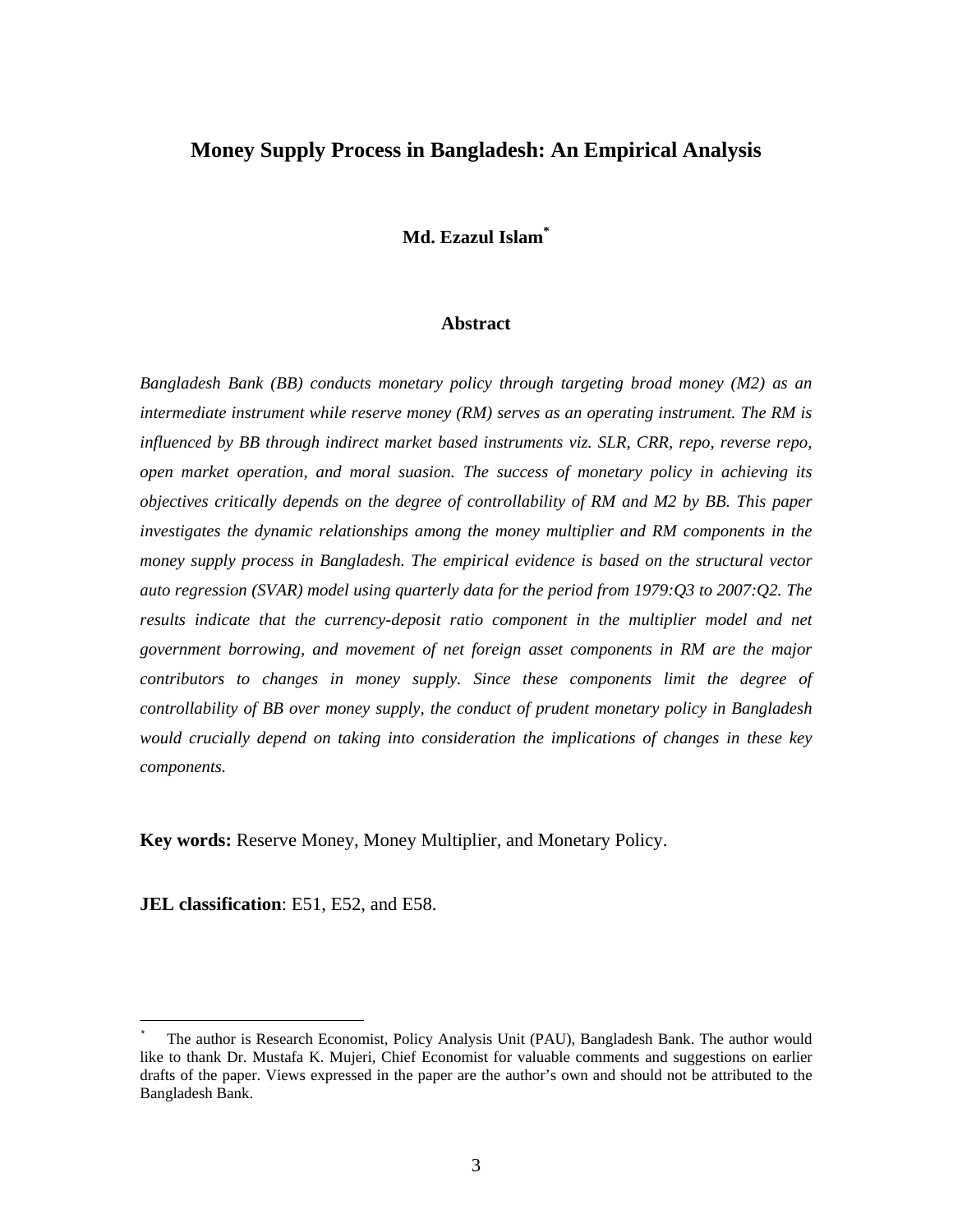# **Money Supply Process in Bangladesh: An Empirical Analysis**

## **Md. Ezazul Islam**

## **I. Introduction**

 $\overline{a}$ 

The control of money supply is an important policy tool in conducting monetary policy within the monetary targeting framework. The success of monetary policy critically depends on the degree of controllability that the monetary authority has over money supply. The implicit assumption is that the central banks can determine the growth of money supply. The monetarist in general argue that the monetary authorities can exercise effective control over the stock of money while the non-monetarists hold that the determination of stock of money is part of the simultaneous solution for all variables in the financial and real sectors of the economy. Apart from policy action by the central banks, money stock is determined by the behavior of the public in various asset and commodity markets. Opposing such non-monetarist arguments, the monetarists argue that the behavior patterns of the public and the banking system are stable and predictable enough to permit the monetary authorities to control the stock of money. While such opposing views have been widely debated, empirical evidence on the issue is critical to conducting monetary policy in practice.

The Bangladesh Bank (BB) implements monetary policy by setting the reserve money (RM) as the operating target and broad money (M2) as intermediate target in the monetary policy framework.<sup>[1](#page-3-0)</sup> The RM is the main policy variable which is influenced by BB using various policy tools. The predictability, measurability and controllability of RM are therefore important for effective monetary targeting. In particular, the degree of controllability of BB over RM is important to achieving the target goal or objectives of monetary policy. Generally, four players exert influence in the money supply process: (i) BB; (ii) government; (iii) deposits money banks (DMBs); and (iv) public depositors and borrowers of DMBs. The successful policy achievement depends on controllability of money supply. Miskin (2004) argues that measurability, controllability, and predictability are important factors for both operating and intermediate target variables. If BB can control RM and M2, the next pertinent issue is the degree of controllability.

The BB sets safe limit of M2 growth target in line with projected GDP growth and inflation expectations.<sup>[2](#page-3-1)</sup> The BB targets the RM expansion path which is consistent with

<span id="page-3-0"></span><sup>&</sup>lt;sup>1</sup> The RM is decomposed both in terms of components (liability side) and sources (asset side). In component terms,  $RM =$  currency out side of bank (COB) + balance with BB of DMBs and other financial institutions  $(R)$  + cash in tills of DMBs  $(C)$ ; and in terms of sources,  $RM = BB$ 's claims on government (net govt. credit) + claim on DMBs (commercial bank borrowing) + net foreign asset. On the other hand,  $M2 =$ narrow money  $(M1)$  + time deposits (TD), and  $M1$  = currency (C) + demand deposits (DD).

<span id="page-3-1"></span><sup>&</sup>lt;sup>2</sup> The safe limit of M2 growth is usually worked out through applying classical quantity theory of money, i.e,  $MV = PQ$ , where,  $M =$  quantity of money,  $V =$  velocity,  $P =$  price and  $Q =$  goods and services (or GDP). So, growth of  $M2$  = projected GDP growth + projected inflation rate – projected percentage change in velocity.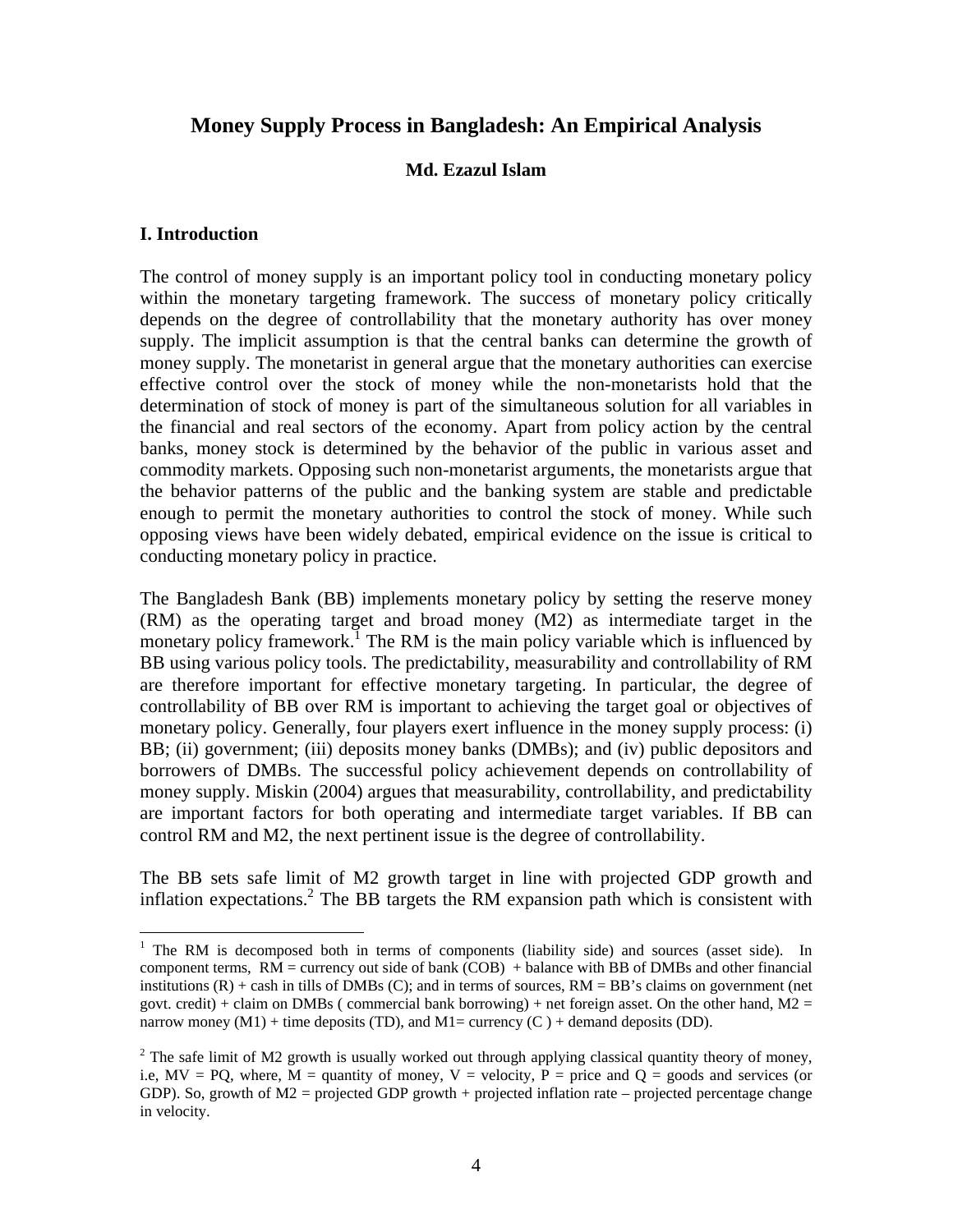M2 projection. In practice, however, the behavior of targeted and actual money growth are not matched (Figure 1). The wide gap that exists between targeted and actual money growth indicates that BB has a rather loose control over money supply.

In order to maintain RM at the desired level in line with targeted M2 growth, BB uses direct and indirect monetary policy tools.<sup>[3](#page-4-0)</sup> The main tools are: the bank rate/discount rate, SLR, CRR, repo, reverse repo, open market operation, intervention (sale and purchase of foreign currency) in the foreign exchange market, and moral suasion. The net effect of these tools on RM is shown in Box 1. Before implementing the financial sector reforms since the early 1990s, BB frequently changed CRR, SLR, and the bank rate along with other direct instruments. Since the beginning of the 1990s, BB switched over to open market operations mainly through government treasury bills (T-bills) auction. Later on, BB introduced its own T-bills (30-day and 90-day). By off loading or holding T-bills, it determines cut off price in line with the money market conditions and the monetary policy stance. In order to streamline liquidity management and effective control of money supply, BB introduced repo and reverses repo instruments in 2003. It also introduced inter bank repo for meeting short term liquidity of DMBs. In view of changing debt management by the government, BB re-introduced its own bills (30-day and 90-day) in October 2006.

| <b>Box 1: Net Policy Tools Effect on Variation of RM</b> |                |             |  |  |  |
|----------------------------------------------------------|----------------|-------------|--|--|--|
| Name of Policy Tool                                      | Increase $(+)$ | Decrease(-) |  |  |  |
| 1. Repo                                                  |                |             |  |  |  |
| <b>Issue</b>                                             | $+$            |             |  |  |  |
| <b>Maturity</b>                                          |                |             |  |  |  |
| 2. Reverse Repo                                          |                |             |  |  |  |
| <b>Issue</b>                                             |                |             |  |  |  |
| <b>Maturity</b>                                          | $+$            |             |  |  |  |
| 3. G-treasury bills / bond                               |                |             |  |  |  |
| <b>Issue</b>                                             |                |             |  |  |  |
| <b>Maturity</b>                                          | $+$            |             |  |  |  |
| 4. Bangladesh Bank bill                                  |                |             |  |  |  |
| <b>Issue</b>                                             |                |             |  |  |  |
| <b>Maturity</b>                                          | $+$            |             |  |  |  |
| 5. Foreign Exchange                                      |                |             |  |  |  |
| Purchase                                                 | $+$            |             |  |  |  |
| Sale                                                     |                |             |  |  |  |
| 6. Loan and advances                                     |                |             |  |  |  |
| loan disburse                                            | $+$            |             |  |  |  |
| loan return                                              |                |             |  |  |  |

Source: Author's compilation.

 $\overline{a}$ 

Note: Agreement (repo) was introduced in July 2002 while reverse repo was introduced in April 2003.

<span id="page-4-0"></span><sup>&</sup>lt;sup>3</sup> Direct tools are interest rate control, credit ceiling, and directed lending policy. Before 1990, BB used these tools.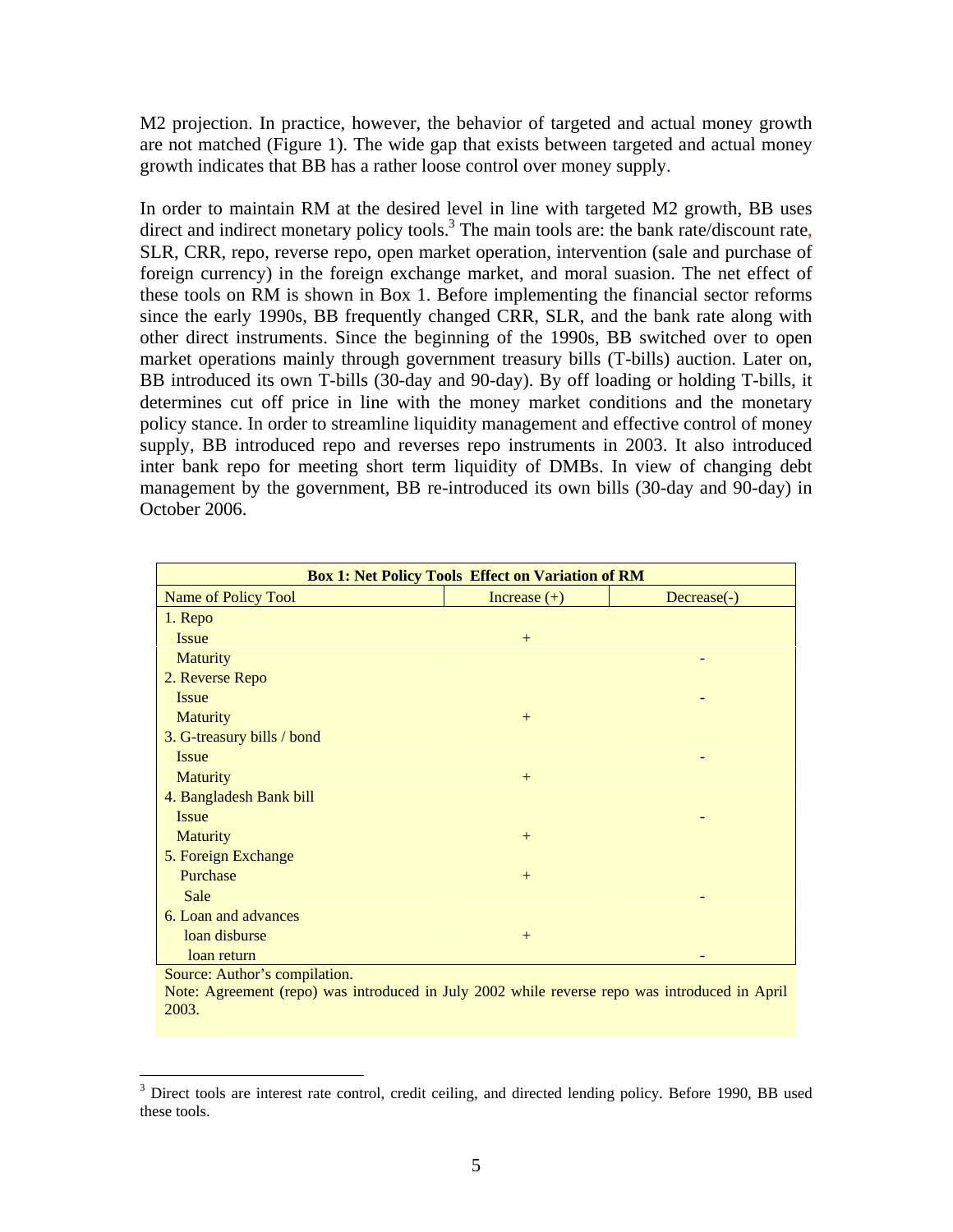



Source: *Annual Report* (various issues), Bangladesh Bank.

Like in many other countries, the financial system, monetary policy framework, and the policy tools have been undergoing changes over time in Bangladesh. In order to improve the financial system, BB adopted financial sector reforms in the 1990s covering liberal interest rate policy and market based policy tools instead of direct tools including a flexible exchange rate system in 2003. The BB introduced the practice of announcing the bi-annual monetary policy stance through the monetary policy statement (MPS) since January 2006. In view of the changing environment, it is important to know the process of money supply for conducting a pragmatic and a credible monetary policy.

The major objective of this study is to explore the dynamic causal relationships among the components of RM and money multiplier (MM) and identify the controllability of BB over the components of RM and the MM.

The reminder of the paper is organized as follows. Section II provides a review of the relevant literature, while section III examines the behavior of money supply and its causative factors. Section IV provides the estimation methodology and analyzes the data, followed by discussion of estimated results in section V. Finally, section VI contains the conclusions and policy implications.

# **II. Literature Review**

The issues related to money supply and money multiplier behavior have been widely studied in both developed and developing countries. For example, Bomhoff (1997), Johannes and Rasche (1979), Hafer and Hein (1984), Lavoie (1992), Scheide (1993), Zaki (1995), Ford and Morris (1996), Agung and Ford (1999), Baghestani and Mott (1997), Arby (2000), Darba (2002), Park (1980), and Khatkhate et al.(1980) conducted empirical studies on money supply and money multiplier in different countries highlighting the degree of controllability over money supply by the monetary authority,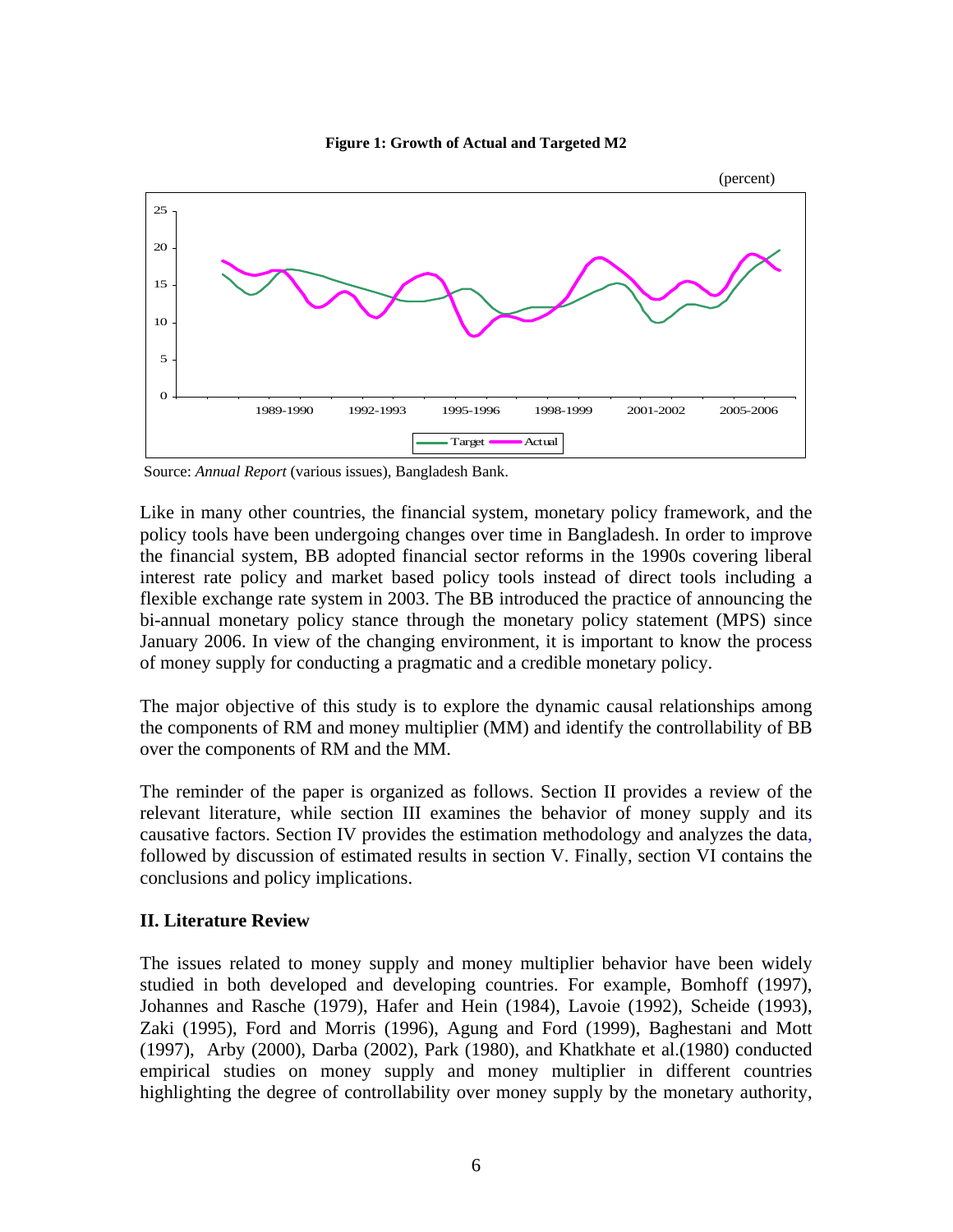determinants of money supply, stability and predictability of money supply, and policy implications for conducting monetary policy.

In Bangladesh, Hossein (1993) examined the behavior of money multiplier components by employing a simple money multiplier model on quarterly data for the period 1972- 1993. He finds that only the currency-deposit ratio equation is stable and M1 and M2 multiplier are unstable. He argues that the instability in money multiplier makes it difficult to conduct effective monetary policy in Bangladesh.

Hassan, et. al. (2003) examined both long-term and short-term dynamic relationships among money supply and its components for the Bangladesh economy within an Engle-Granger error-correction framework using yearly data for the period of 1972-1997. They find that M1 and M2 money supply have predictable long-run relationships with components but no short-run relationship exits among M2 and its components indicating the absence of a developed money market in Bangladesh.

The present study differs from the above studies in several ways. *First*, the present study uses most recent quarterly data covering the period of 1980-2007 for MM model and yearly data from 1980 to 2007 for RM model. The study excludes the data for the period 1972 to 1979 mainly due to the repressive nature of the financial system during the period including lack of competition among the banks in absence of private banks, practice of fixing deposits and landing rates by BB, and the existence of limited financial products[.4](#page-6-0) *Second*, the present study provides a detailed analysis of the components of both MM and RM and their causative factors. *Finally*, the present study uses sophisticated structural vector autoregression (SVAR) model to examine dynamic causal relationships among the component of RM and MM.

# **Section III: Behavior of Money Supply and Causative Factors**

Bangladesh Bank (BB) injects or absorbs money in the economy by changing the RM. The linkage between RM and money supply stock (M) can be defined by a simple standard money supply model. In analyzing the behavior of money supply and its determinants, we use the following simple money supply model:

 $M2 = mm \times RM$  (1)

where M2= monetary aggregate or money supply stock,

mm= multiplier,

 $\overline{a}$ 

RM= reserve money or high powered money.

The above simple monetarist theory of money supply indicates that money supply can increase (decrease) either because of an increase of (decrease) in mm or an increase in

<span id="page-6-0"></span><sup>&</sup>lt;sup>4</sup> Mckinnon (1973) and Shaw (1973) conceptualize and analyze the repressed/restricted nature of the monetary sector in the developing countries. The prominent features include the imposition of foreign exchange controls, interest rate ceiling, high reserve requirements, and the suppression or no development of private capital market (Fry 1989).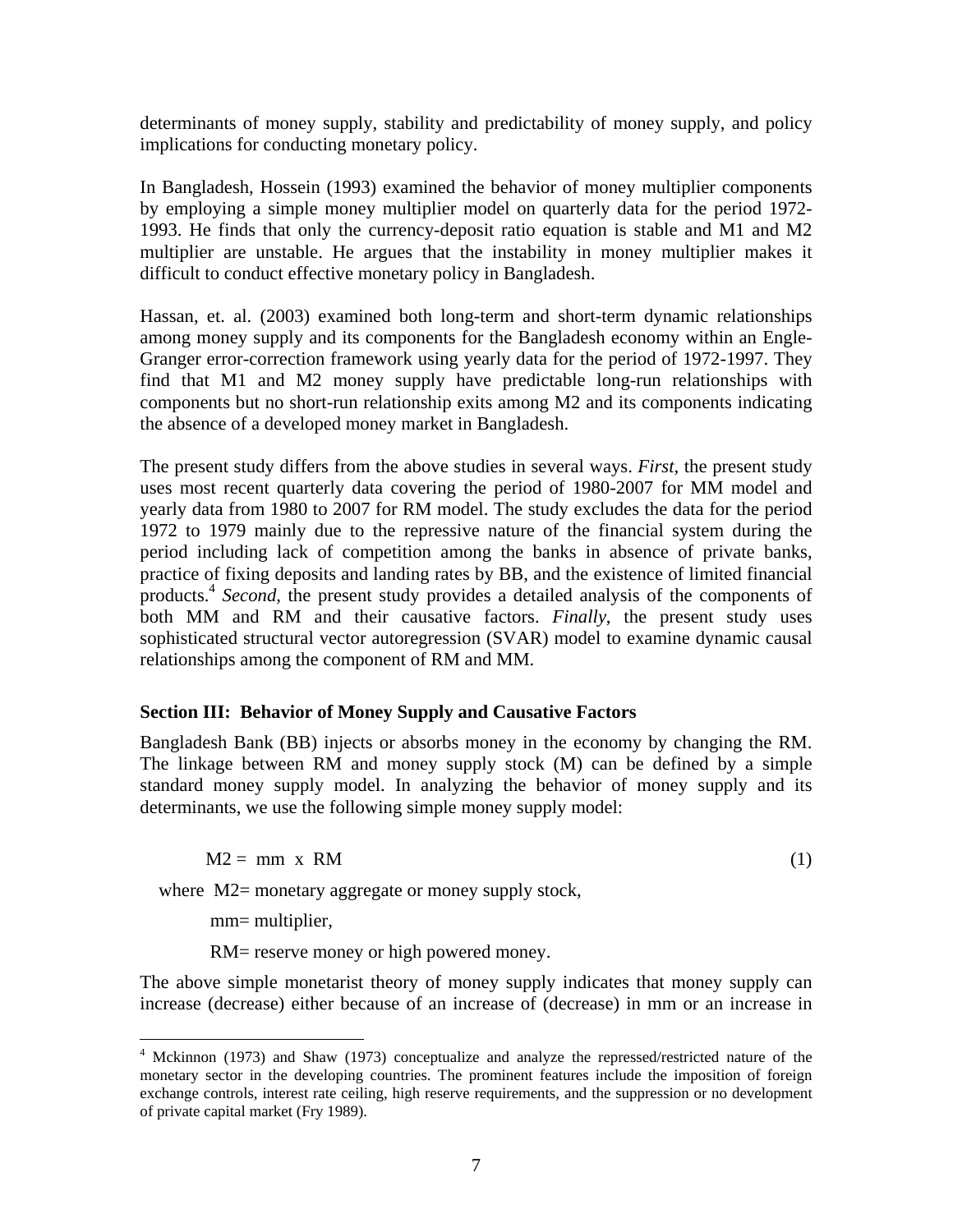RM. An increase or decrease in both mm and RM also changes money supply. In particular, an increase in mm for the same RM target would loosen the monetary condition. The mm movement depends on many behavioral factors which include currency-deposit ratio (cd), reserve-deposit ratio (rd), and the excess reserve-deposit ratio (ed). The money multiplier function is thus

$$
mm = f(cd, rd, ed) \tag{2}
$$

The aggregate RM is the asset/liability of the central bank. On the asset side of RM, the main components are net foreign asset (fa), government borrowing (g), and banks and financial institutions' borrowing (sb). The movement of RM depends on net foreign asset of BB originating from external sector performance, government borrowing originating from fiscal deficit, and commercial bank borrowing from BB. The RM function is thus

$$
rm = f(g, sb, fa) \tag{3}
$$

# **III.1. Movement of Reserve Money and Its Determinants**

The general perception is that if BB has enough control over RM, it can implement effective monetary policy. So it is important to understand the movement of RM and its determinants which affect the degree of controllability of BB. Figure 2 indicates that during 2001-2002 actual RM was above the targeted RM. During 2003 and 2004, it generally matched with its target; but during 2005 and 2006, a wide gap was created between targeted RM and actual RM. The analysis of RM sources (asset side of BB) shows that BB's claim on government has been increasing over time. The average share was about 16 percent (five year moving average) in 1995 which jumped to 53 percent in 2007. High variation of government borrowing originating from financing fiscal deficit was one of the major factors which changed RM beyond its targeted level. The analysis shows that government borrowing contributes to loosening the power to control RM by BB.



Source: *Annual Report* (various issues), Bangladesh Bank.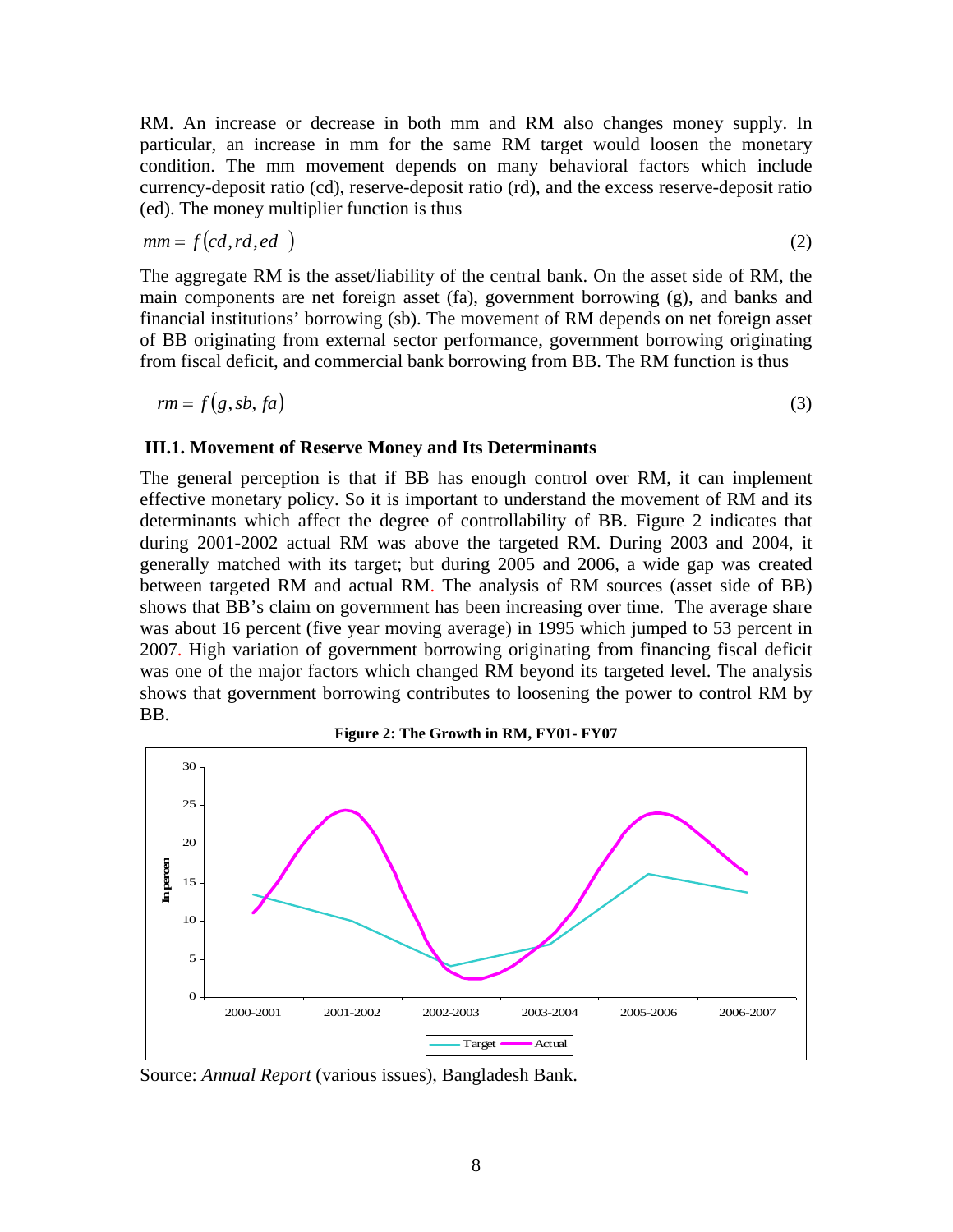The movement of the share of net foreign asset, another unpredictable component of RM, indicates that it varied widely during 1991-2007. The variation range differed from 17 percent to 83 percent. During the period, it exhibited more volatility (standard deviation was about 17). The accumulation of net foreign asset in BB depends on foreign exchange market condition which is influenced by import growth, export growth, and inflow of remittances, aid flow, and foreign exchange transaction by the commercial banks. The commercial banks can surrender their foreign reserve to BB or they can sell it in the inter bank foreign exchange market if their exposure's limit exceeds. Sometimes, they buy foreign exchange from BB if their requirements exceed availability. BB also intervenes in the foreign exchange market aiming to stabilize the exchange rate at the desired level. In the face of high prices of essential commodities and persistence high inflation, BB has recently sold foreign exchange to ADs in order to mitigate the market pressure and dampen the cost of imports. As such, it is rather unpredictable to measure the movement of net foreign asset position of BB.

Borrowing by the commercial banks from BB is another major component of RM. The average share of borrowing by DMBs in RM was 68 percent in the 1980s, which declined to 34 percent in the1990s, and further to 13 percent during 2001-2007. BB can influence the borrowing by DMBs through changing the discount rate (bank rate) and hence BB has controlling power over such borrowing.

# **III.2 Determinants of Money Multiplier**

 $\overline{a}$ 

The broad money multiplier (mm) showed a fluctuation trend during 1980-2007 (Figure 3).<sup>5</sup> The stability of mm is important for conducting monetary policy. High volatility means money supply is unpredictable. The volatility of mm, as measured standard deviation, witnessed a higher trend during the 1980s and the 1990s relative to 2001-2007 period (Table 1). The movement of mm depends on many factors which are examined below.



**Figure 3: Trend in Broad Money Multiplier** 

Source: *Economic Trends*, Bangladesh Bank and author's calculations.

<span id="page-8-0"></span><sup>5</sup> Broad money multiplier = M2/RM, where M2 = broad money, and RM= reserve money.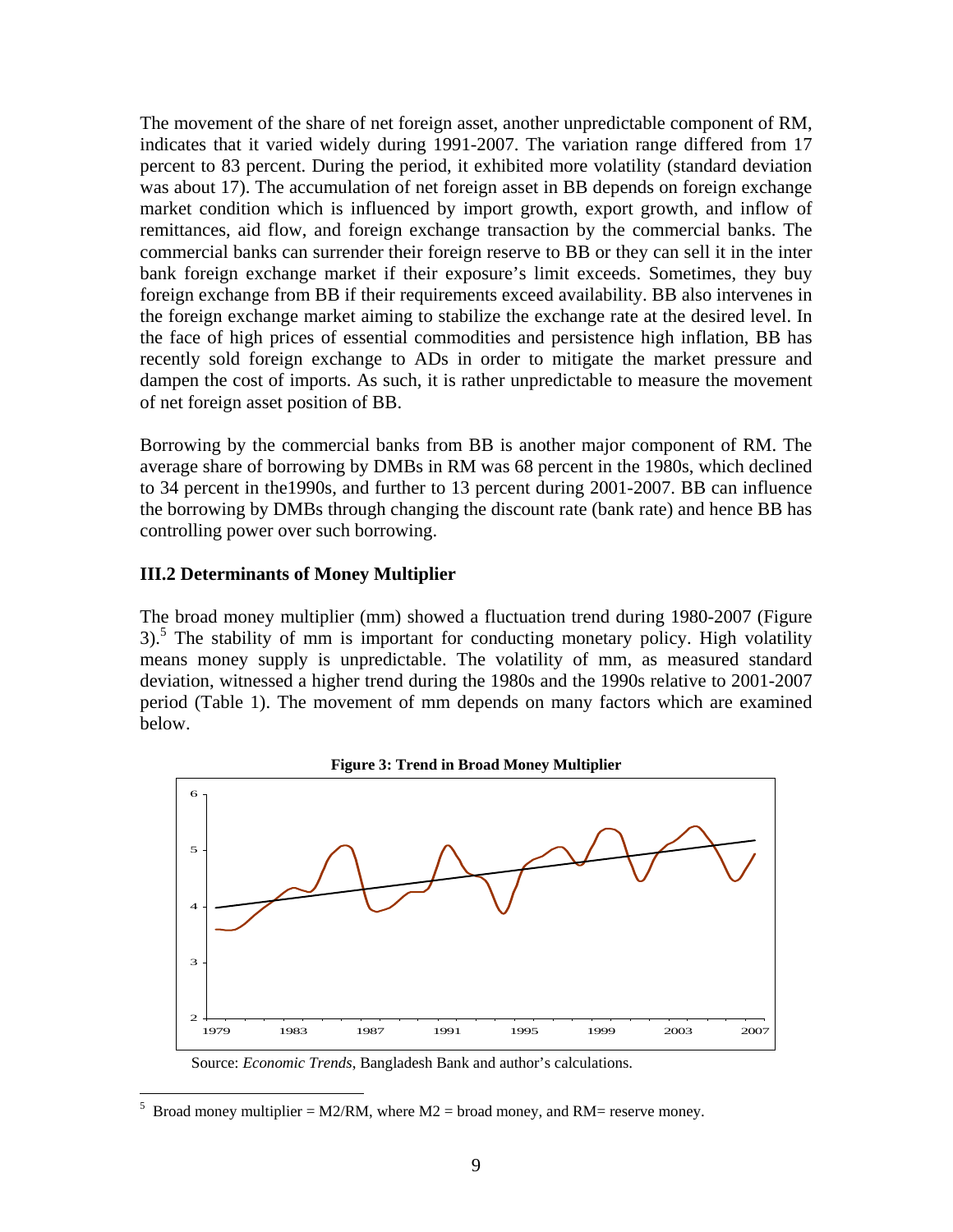#### **Changes in Currency-Deposit Ratio**

An increase in currency-deposit (C/D) ratio means that depositors are converting some of their checkable deposits into currency. Checkable deposits undergo multiple expansions while currency does not. Hence, when checkable deposits are being converted into currency, there is a switch from a component of the money supply that undergoes multiple expansions to one that does not. The overall multiple expansion declines, and so the money multiplier.

The C/D ratio measures the behavior of the public which declined over time with some fluctuations during 1980-2007. It averaged 20 percent in the 1980s, which declined to 16 percent in the 1990s, and 15 percent during 2001-2007 (Table 1 and Figure 4). It exhibited more or less a mild volatility during 1980-2007. Currency holding by the public mainly depends on two factors viz. (i) income; and (ii) deposit interest rate (opportunity cost of holding currency). Besides, increase of bank branches, financial innovation, and cost of financial transaction also affects C/D ratio. The number of bank branches in the country was 3,750 in 1980; which went up to 5,552 in 1990 and to 6,625 in 2007. The average GDP growth rate was 3.7 percent in the 1980s, 4.8 percent in the 1990s, and 5.8 percent during 2001-2007. An analysis of deposit rates indicates that the nominal deposit interest rate (weighted average) showed a declining trend while the real rate showed an upward trend during 1980-2007 (Table 2). The weighted average real deposits rate was (-) 2.8 percent in the 1980s, which turned into positive at 2.5 percent in the 1990s and 0.6 percent during 2001-2007. The trend in volatility shows that C/D ratio is more or less predictable.



**Figure 4: Trends in Currency-Deposit, Reserve- Deposit and Excess Reserve-Deposit Ratios** 

Source: *Economic Trends* (various issues), Bangladesh Bank, and author's calculation

The banks and NBFI's offer different types of saving product and they face increasing competition among themselves over time for savings mobilization. Consequently, savers receive a good return from their savings. Depositors try to minimize currency holding as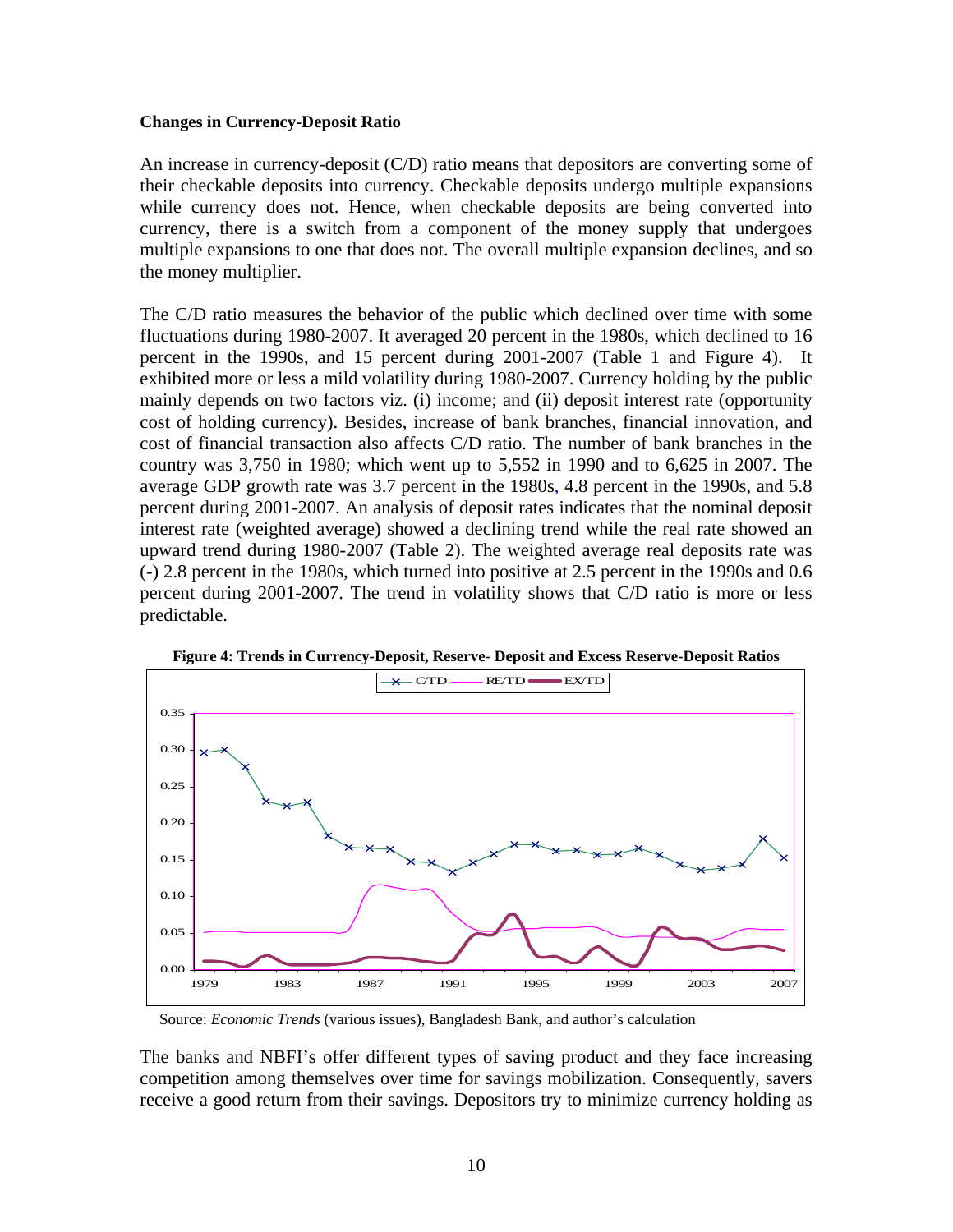against their deposit to the banks in order to minimize the opportunity cost. In spite of availability of varied saving products offered by the banks and NBFIs and a growing capital market, estimates show that the influence of income has been prominent than the deposit rate in the sensitivity of currency holding by the public during the period 1980- 2007 (Box 2).

| Table 1: Movement of C/D, R/D and E/D Ratios                              |                                                  |       |       |       |       |  |  |
|---------------------------------------------------------------------------|--------------------------------------------------|-------|-------|-------|-------|--|--|
| <b>Variable</b>                                                           | 1991-2000<br>1980-1990<br>1980-2007<br>2001-2007 |       |       |       |       |  |  |
|                                                                           | Mean                                             | 0.20  | 0.16  | 0.15  | 0.17  |  |  |
| C/D                                                                       | <b>STDEV</b>                                     | 0.053 | 0.011 | 0.015 | 0.041 |  |  |
|                                                                           | Mean                                             | 0.07  | 0.06  | 0.05  | 0.06  |  |  |
| R/D                                                                       | <b>STDEV</b>                                     | 0.030 | 0.009 | 0.006 | 0.022 |  |  |
|                                                                           | Mean                                             | 0.01  | 0.03  | 0.04  | 0.02  |  |  |
| E/D                                                                       | <b>STDEV</b>                                     | 0.005 | 0.022 | 0.011 | 0.018 |  |  |
|                                                                           | Mean                                             | 4.24  | 4.81  | 4.92  | 4.61  |  |  |
| mm                                                                        | <b>STDEV</b>                                     | 0.437 | 0.442 | 0.363 | 0.018 |  |  |
| Source: <i>Economic Trends</i> , Bangladesh Bank and author's calculation |                                                  |       |       |       |       |  |  |

| <b>Table 2: Trend in Deposits Rates and Inflation</b> |                   |                   |           |           |  |  |
|-------------------------------------------------------|-------------------|-------------------|-----------|-----------|--|--|
|                                                       | 1980 <sub>s</sub> | 1990 <sub>s</sub> | 2001-2007 | 1980-2007 |  |  |
| <b>All deposits (percent)</b>                         |                   |                   |           |           |  |  |
| Mean                                                  | 8.02              | 7.01              | 6.42      | 7.22      |  |  |
| <b>STDEV</b>                                          | 0.84              | 1.27              | 0.54      | 1.15      |  |  |
| <b>Savings deposits (percent)</b>                     |                   |                   |           |           |  |  |
| Mean                                                  | 9.12              | 7.15              | 5.09      | 7.34      |  |  |
| <b>STDEV</b>                                          | 0.28              | 1.63              | 0.68      | 1.90      |  |  |
| <b>Short term deposits (percent)</b>                  |                   |                   |           |           |  |  |
| Mean                                                  | 3.77              | 4.88              | 3.98      | 4.26      |  |  |
| <b>STDEV</b>                                          | 0.69              | 0.77              | 0.57      | 0.84      |  |  |
| <b>Fixed deposits (percent)</b>                       |                   |                   |           |           |  |  |
| Mean                                                  | 13.85             | 9.04              | 9.05      | 10.93     |  |  |
| <b>STDEV</b>                                          | 0.430             | 1.70              | 0.96      | 2.64      |  |  |
| <b>Rate of inflation (percent)</b>                    |                   |                   |           |           |  |  |
| Inflation(def)                                        | 9.41              | 4.04              | 3.85      | 5.93      |  |  |
| $CPI(p-t-p)$                                          | 10.80             | 4.51              | 5.79      | 7.20      |  |  |
| <b>GDP</b> growth                                     | 3.70              | 4.8               | 5.8       | 4.7       |  |  |

Source: *Scheduled Bank Statistics* and authors' calculation*.* 

Recently, the banks and NBFI's have introduced a wide variety of innovative banking products viz. consumer credit, cash credit, debit card, credit card and others and modern transaction facility viz. ATM, e-banking, and online banking which affect the currencydeposit behavior of the public.

## **Changes in Excess Reserve-Deposit Ratio**

The average excess reserve-deposit (E/D) ratio, which measures the behavior of the banks, increased to 4 percent in the 1990s from only one percent in the 1980s. During 2001-2007, it showed a declining trend and averaged 2 percent. In view of efficient fund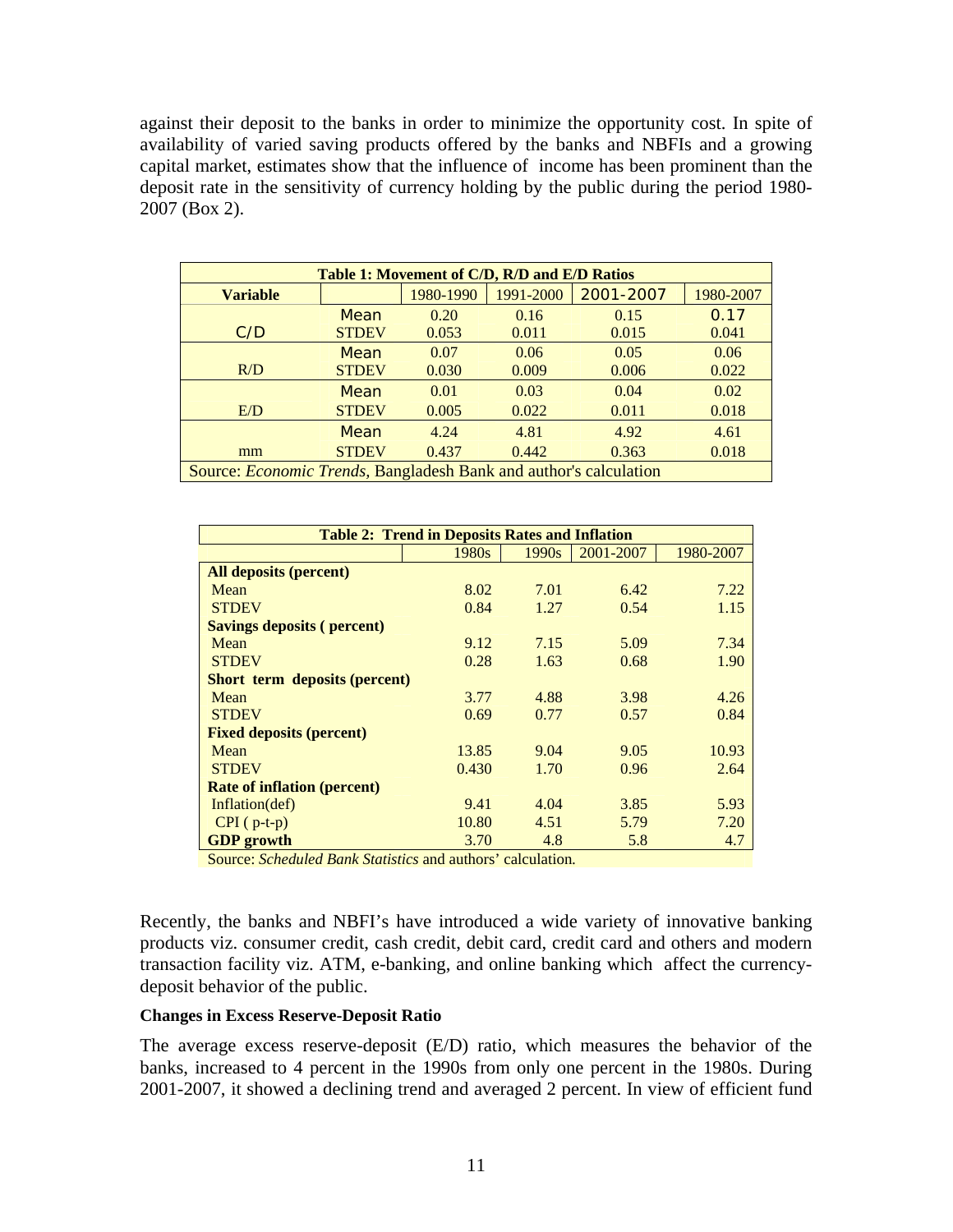management of the banks, the higher E/D ratio means higher opportunity cost for the banks. The opportunity cost in terms of the market interest rate is very crucial for fund management by the banks. Primarily, in order to meet unexpected outflow of deposits and to face abnormal behavior in the money market, banks keep the excess reserve. This behavior is also affected by aggregate credit demand which originates from overall economic activities. Since, excess reserve does not earn any interest income, the tendency of the banks would be to minimize through adopting efficient fund management.

#### **Box 2: Estimates of Currency Holding by the Public**

To quantify the causal relationship between currency holding by the public (c) with interest rate (di) and income ( gdp) , we employ a log linear model:

 $\ln c = \alpha + \beta_1 \ln ngdp + \beta_2 \ln di + \varepsilon$  (1)

where,  $\ln c$  = natural log of currency holding by the public,

ln ngdp= natural log of nominal gross domestic product,

ln di= natural log of weighted average deposit rate in the banking system,

 $\varepsilon$  = stochastic error term.

Equation (1) has been estimated using OLS with yearly data for the sample period 1979-2007. The regression results are given in Table 1.

|                      | Dependent variable: In c |
|----------------------|--------------------------|
| Independent variable | Coefficient              |
| ln ngdp              | 1.22(0.04)               |
| ln di                | $-0.52(-0.16)$           |
| Constant             | 3.76(25.59)              |
| $R^2$                | 0.98                     |
| Sample size          | 28                       |

**Table 1: Determinants of Currency Holding by the Public** 

Note: Figures in parentheses are robust standard errors.

The estimated elasticity of currency holding with respect to nominal income shows that if income increases by one percent, then currency holding would increase by 1.2 percent. On the other hand, if deposit rate increases by one percent, currency holding is likely to decrease by 0.5 percent.

## **Changes in Reserve-Deposit Ratio**

The reserve-deposit ratio (R/D) reflects the BB's policy stance in order to achieve the monetary policy goals. The BB uses CRR to change the R/D ratio. Before the 1990s, CRR was used frequently as a tool; although its use has become less frequent in recent years after the introduction of government T-bill auctions in 1995. It is still a good weapon to control money supply or the monetary base. The R/D ratio shows that it averaged 7 percent in the 1980s, then declined to 5 percent in the 1990s, and again increased to 6 percent during 2001-2007. An econometric analysis shows that the C/D ratio is more powerful in influencing the money multiplier than E/D and R/D ratios (Box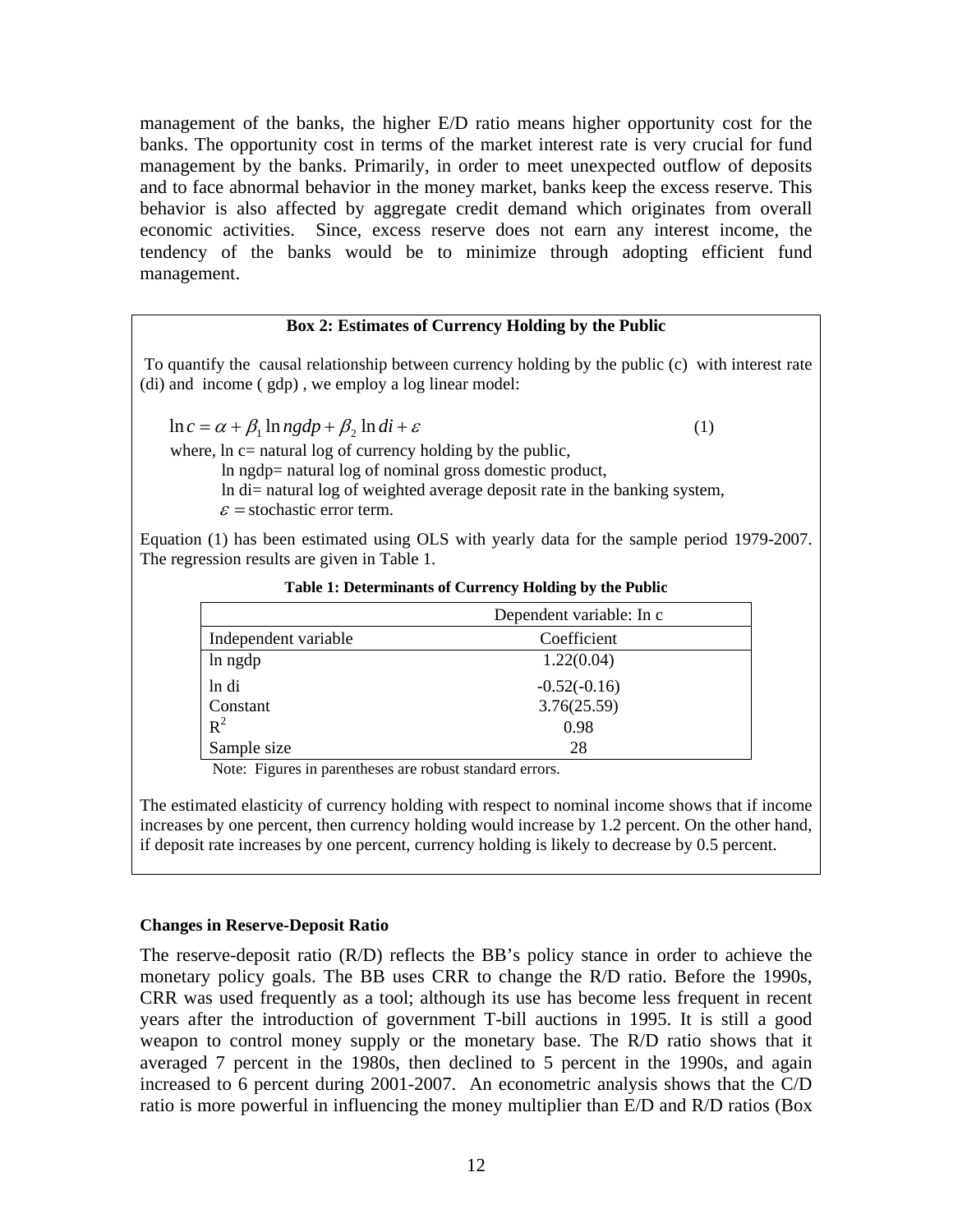3). This indicates BB's less control over money supply and the need to put emphasis on factors which influence C/D ratio in designing the monetary policy. The detailed estimates are given in Box 3.

#### **Box 3: Estimates of Money Multiplier**

To quantify the contribution of currency-deposit ratio, reserve-deposit ratio, and excess reservedeposit ratio in changing the money multiplier (mm), we employ a log linear model which is estimated by OLS:

 $\Delta \ln mm = \alpha + \beta_1 \Delta \ln cd + \beta_2 \Delta \ln rd + \beta_3 \Delta \ln ed + \varepsilon$ 

where ln mm= natural log of money multiplier,

 ln cd= natural log of currency-deposit ratio, ln rd= natural log of reserve-deposit ratio, ln ed= natural log of excess reserve-deposit ratio,  $\varepsilon$  = stochastic error term.

For the yearly data covering 1979-2007, augmented Dickey-Fuller test indicates that all variables are non stationary  $(I(1))$  in level form and these are stationary  $(I(0))$  in first difference. To avoid spurious regression results, we estimate regression function by taking all variables in growth form. The results are given in Table 1.

|                      | Dependent variable: lnmm |
|----------------------|--------------------------|
| Independent variable | Coefficient              |
| ln cd                | $-0.60$                  |
|                      | $(-13.55)$               |
| ln rd                | $-0.27$                  |
|                      | $(-10.34)$               |
| ln ed                | $-0.09$                  |
|                      | $(-8.64)$                |
| constant             | 3.76                     |
|                      | (25.59)                  |
| Adjusted $R^2$       | 0.92                     |
| DW                   | 1.78                     |
| Sample size          | 28                       |

#### **Table 1: Determinants of Money Multiplier**

 Note: Figures in parentheses are t value. Autocorrelation is corrected by Cochrane-Orcutt estimation method

The estimated results indicate that the currency-deposit ratio is more powerful in influencing the mm than the other two ratios.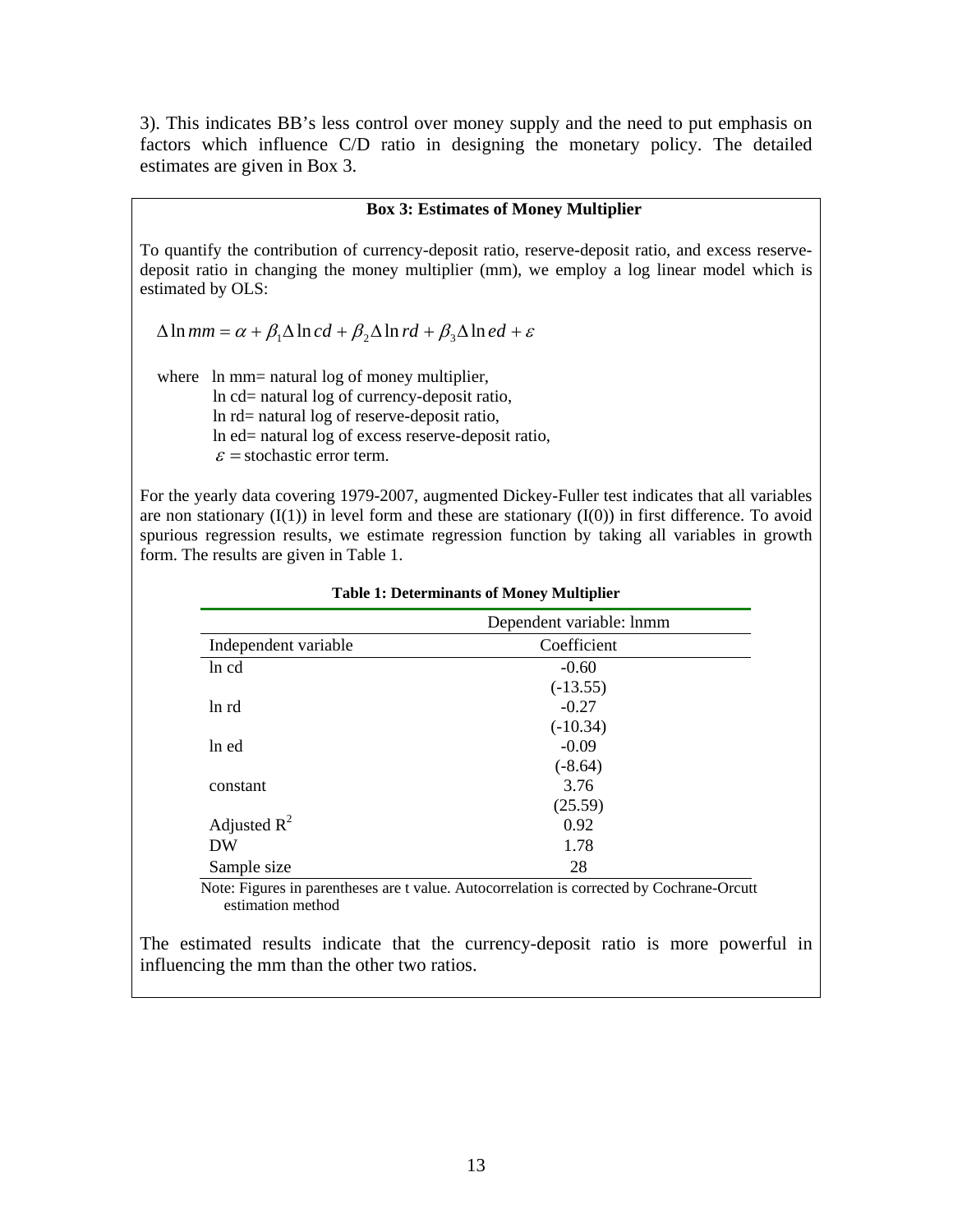## **IV. Estimation Methodology and Data Analysis**

#### **Data**

Quarterly data for the sample period from 1980.Q3 to 2007.Q4 have been used in the present study. Quarterly data on broad money multiplier (mm), currency-deposit ratio (cd), excess reserve-deposit ratio (ed), and required deposit ratio (rd) have been complied from various issues of *Economic Trends* published by the Bangladesh Bank. Yearly data on reserve money (rm), government borrowing from BB (g), net foreign asset of BB (fa), and deposits money bank's borrowing from BB (sb) for the sample period have been collected from Annual Reports of the Bangladesh Bank.

#### **Estimation Methodology**

In order to estimate the dynamic relationships among money multiplier components and reserve money components, the structural vector autoregression (SVAR) model has been used. As is well known, Sims (1986) introduced the SVAR model to overcome the limitations in VAR. The impulse response function (IRF) and variance decomposition (VDC), two main tools for describing the dynamic relationship among the variables included in the system, have been estimated on the basis of identified structural VAR. According to SVAR, we define functional relationships among *mm* components and *rm* components by imposing short run restrictions as follows:

(1) Identification of money multiplier component:

$$
e_t^{cd} = \varepsilon_{1t} \tag{1}
$$

$$
e_t^{rd} = \varepsilon_{2t} \tag{2}
$$

$$
e_t^{ed} = \mathcal{E}_{3t} \tag{3}
$$

$$
e_t^{mm} = A_{41} e_t^{cd} + A_{42} e_t^{rd} + A_{43} e_t^{ed} + \varepsilon_{4t}
$$
 (4)

(2) Identification of reserve money component:

$$
e_t^{\ \mathcal{E}} = \varepsilon_{1t} \tag{5}
$$

$$
e_t^{\text{sb}} = \varepsilon_{2t} \tag{6}
$$

$$
e_t^{fa} = \varepsilon_{3t} \tag{7}
$$

$$
e_t^{\rm rm} = A_{41} e_t^{\rm g} + A_{42} e_t^{\rm rd} + A_{43} e_t^{\rm ed} + \varepsilon_{4t}
$$
 (8)

In the above system of equations,  $e_t^i$  is the estimated residual of i<sup>th</sup> equation from standard VAR model,  $A_{ij}$  is the short run response of i<sup>th</sup> variable to j<sup>ith</sup> structural shock and  $\varepsilon_{ii}$  is the structural shock from the i<sup>th</sup> variable in the system. The restrictions have been imposed in the mm model in such a way that the short run impact of cd, rd, and ed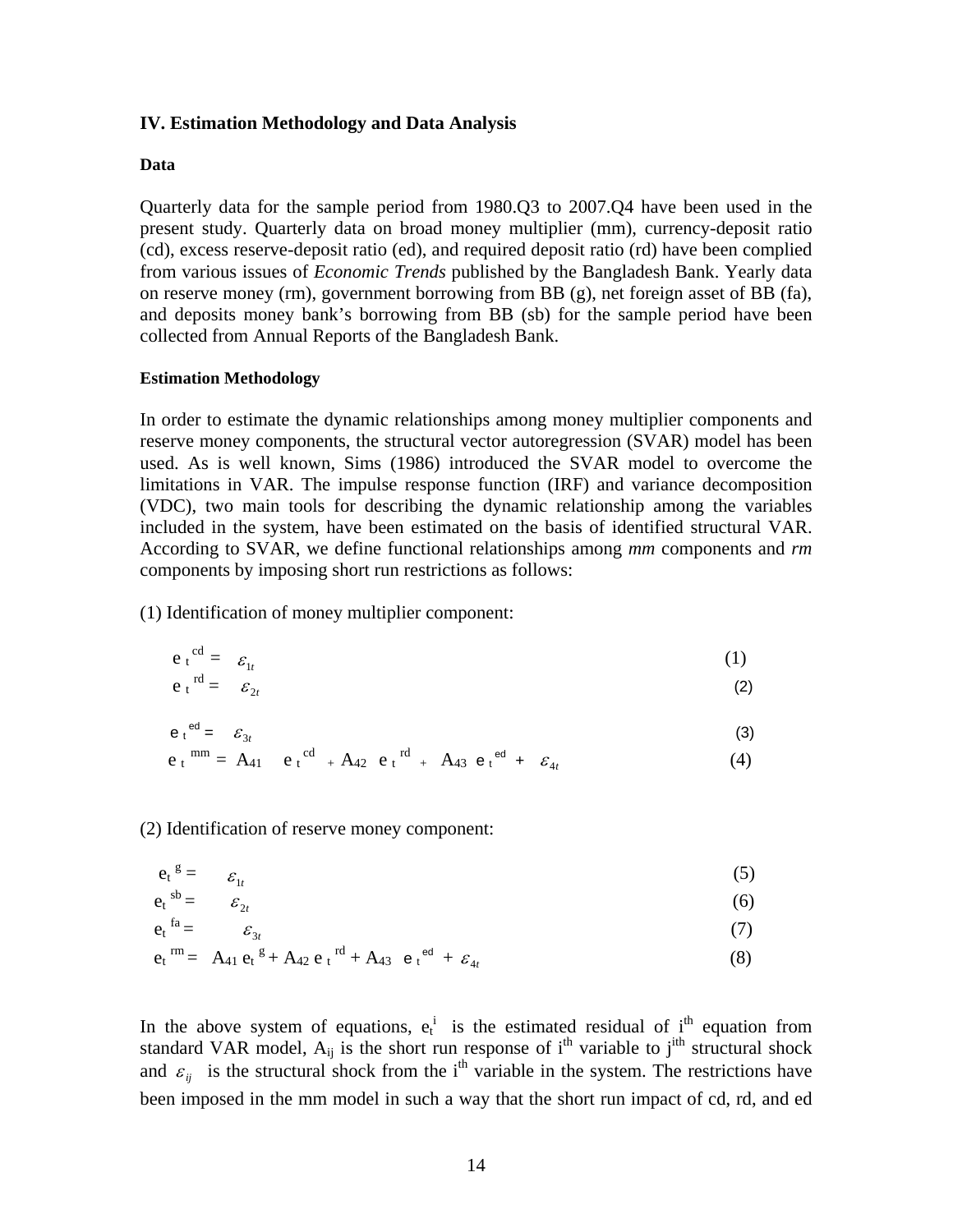on mm can be identified. Similarly, restrictions have been imposed to measure the short run impact of g, sb, fa on rm in the reserve money model.

#### **Data Analysis**

Before estimating SVAR, it is important to ascertain whether the data are stationary or non-stationary. For the purpose, we employ augmented Dickey-Fuller (ADF 1981), Phillips-Perron (PP 1988) and Kwiatkowski-Phillips-Schmidt-Shin (KPSS 1992) tests. All these tests have been performed in log forms. The test results, given in Table 3, indicate that there is no systematic pattern in the variables. The same variables show I(0) and I(1) in different tests. We have estimated SVAR of mm model in level form while rm model has been taken in difference form.

| Variables<br>(in log<br>level) | <b>ADF</b>        |                             | <b>PP</b>         |                             | <b>KPSS</b>       |                             |
|--------------------------------|-------------------|-----------------------------|-------------------|-----------------------------|-------------------|-----------------------------|
|                                | With<br>intercept | With trend<br>$+$ intercept | With<br>intercept | With trend<br>$+$ intercept | With<br>intercept | With trend $+$<br>intercept |
| mm                             | I(1)              | I(0)                        | I(0)              | I(0)                        | I(1)              | I(0)                        |
| cd                             | I(1)              | I(1)                        | I(0)              | I(0)                        | I(1)              | I(1)                        |
| rd                             | I(1)              | I(1)                        | I(1)              | I(1)                        | I(1)              | I(0)                        |
| ed                             | I(1)              | I(1)                        | I(0)              | I(0)                        | I(1)              | I(0)                        |
| rm                             | I(1)              | I(1)                        | I(1)              | I(1)                        | I(1)              | I(1)                        |
| g                              | I(1)              | I(1)                        | I(1)              | I(1)                        | I(1)              | I(0)                        |
| sb                             | I(0)              | I(0)                        | I(0)              | I(1)                        | I(1)              | I(1)                        |
| fa                             | I(1)              | I(1)                        | I(1)              | I(0)                        | I(1)              | I(1)                        |

**Table 3: Results of Unit Root Tests on Variables** 

Notes: 1. All tests have been performed on the basis of 5 percent significance level using Econometric Views 4.1 Package.

 2. Lag length for ADF tests have been decided on the basis of Schwartz's information criteria (SIC).

 3. Maximum bandwidth for PP and KPSS tests has been decided on the basis of Newey-West (1994).

4. The ADF and PP tests are based on the null hypothesis of unit roots while the KPSS test assumes the null hypothesis of stationary.

5. I(1) means non-stationary and I(0) means stationary.

## **V. Analysis of Empirical Results**

#### **Impulse Response of mm**

The estimated impulse response function of money multiplier (mm) is given in Figure 5. The individual's impulse (shocks) of C/D, R/D and E/D on changing money multiplier shows a significant negative response of mm at different time horizon. The shock of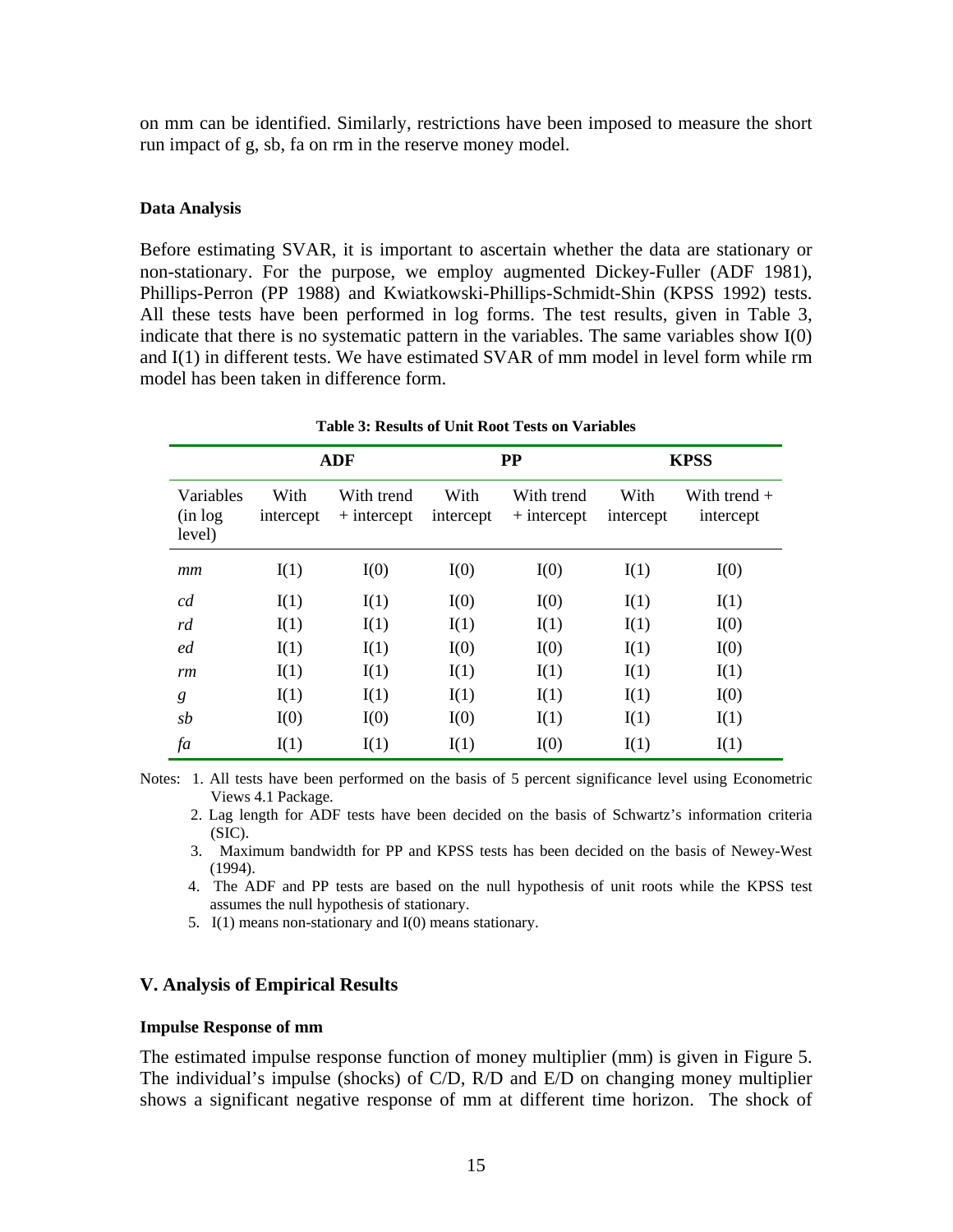C/D, R/D and E/D on mm has continued up to 3 quarters, 4 quarters and 5 quarters respectively. The combined impulse response shows that impact of C/D ratio is much higher than that of R/D and E/D. The R/D ratio which is controlled by BB shows less influence to mm but it depicts a systematic pattern.

#### **Figure 5: Impulse Response of mm**

# Response to Structural One S.D. Innovations  $\pm$  2 S.E.







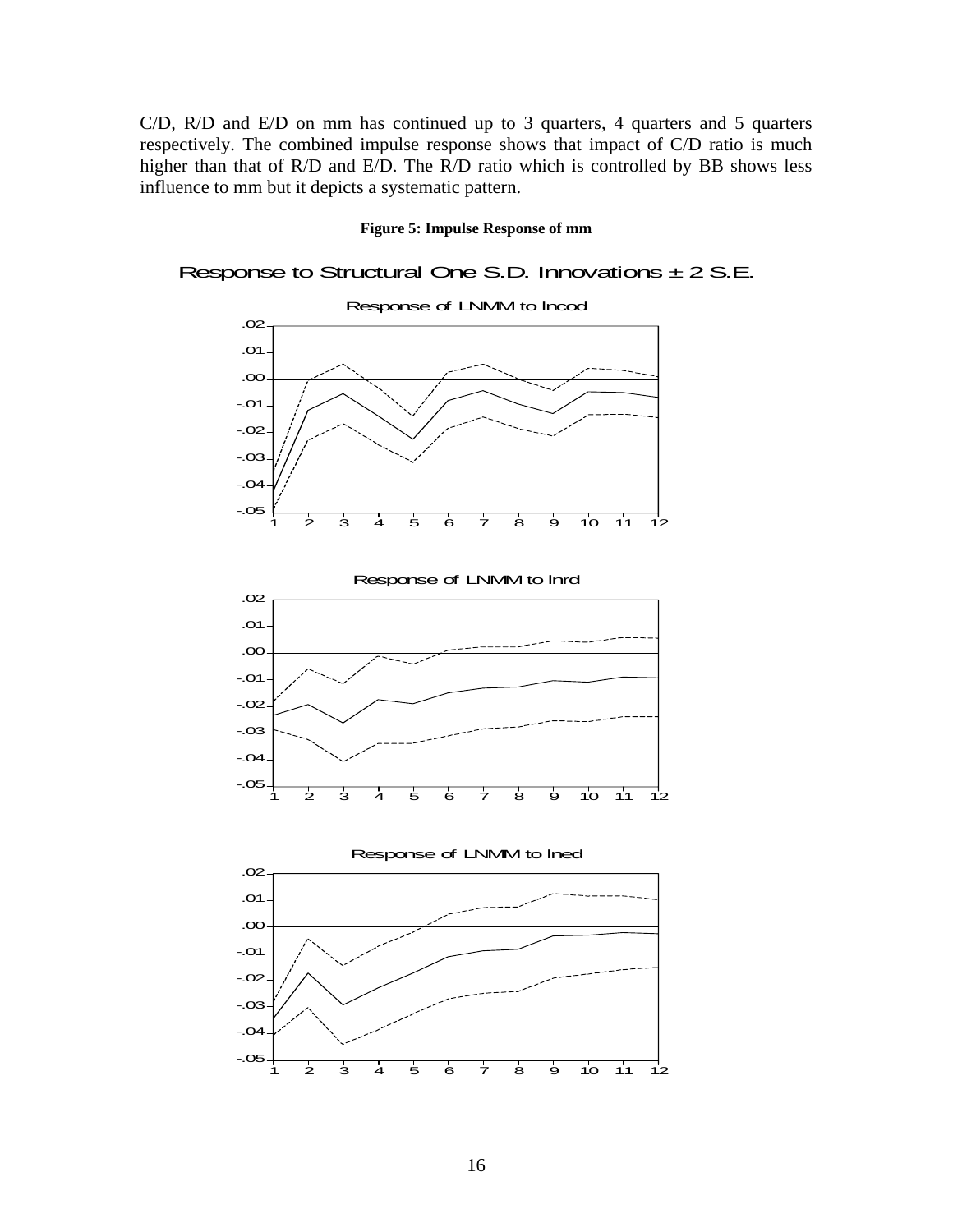#### **Figure 6: Combined Impulse Response of mm**



### **Variance Decomposition of mm**

Variance decomposition of mm presented in Table 4 at forecast horizons 1 quarter to 10 quarters, gives the share of fluctuations in a given variable that are caused by shocks in other relevant variables as well as itself. The columns give the percentage of forecast error variance due to each shock, with each row adding up to 100 percent. The results indicate that the innovation by the *C/D* exhibits the highest statistically significant explanatory power of predicting the movements in mm up to 10 quarter time horizon. More than 43 percent of the variance of the one-step forecast error is due to the innovation in C/D. The E/D shows the second highest variation nearly 30 percent, followed by 14 percent for R/D ratio.

| <b>Table 4: Variance Decomposition of Money Multiplier</b> |      |          |          |          |          |
|------------------------------------------------------------|------|----------|----------|----------|----------|
| Quarter                                                    | S.E. | Shock to | Shock to | Shock to | Shock to |
|                                                            |      | ln cd    | ln rd    | lned     | ln mm    |
|                                                            | 0.06 | 43.40    | 13.74    | 29.47    | 13.38    |
| 2                                                          | 0.07 | 37.23    | 18.36    | 29.45    | 14.94    |
| 3                                                          | 0.08 | 27.61    | 23.45    | 34.04    | 14.88    |
| 4                                                          | 0.08 | 26.41    | 24.28    | 36.26    | 13.04    |
| 5                                                          | 0.09 | 28.15    | 24.79    | 34.41    | 12.63    |
| 6                                                          | 0.09 | 27.55    | 26.02    | 34.18    | 12.23    |
| 7                                                          | 0.09 | 26.92    | 26.98    | 33.98    | 12.10    |
| 8                                                          | 0.10 | 26.92    | 27.72    | 33.61    | 11.73    |
| 9                                                          | 0.10 | 27.73    | 27.98    | 32.77    | 11.51    |
| 10                                                         | 0.10 | 27.53    | 28.69    | 32.39    | 11.36    |

Note: Structural factorization.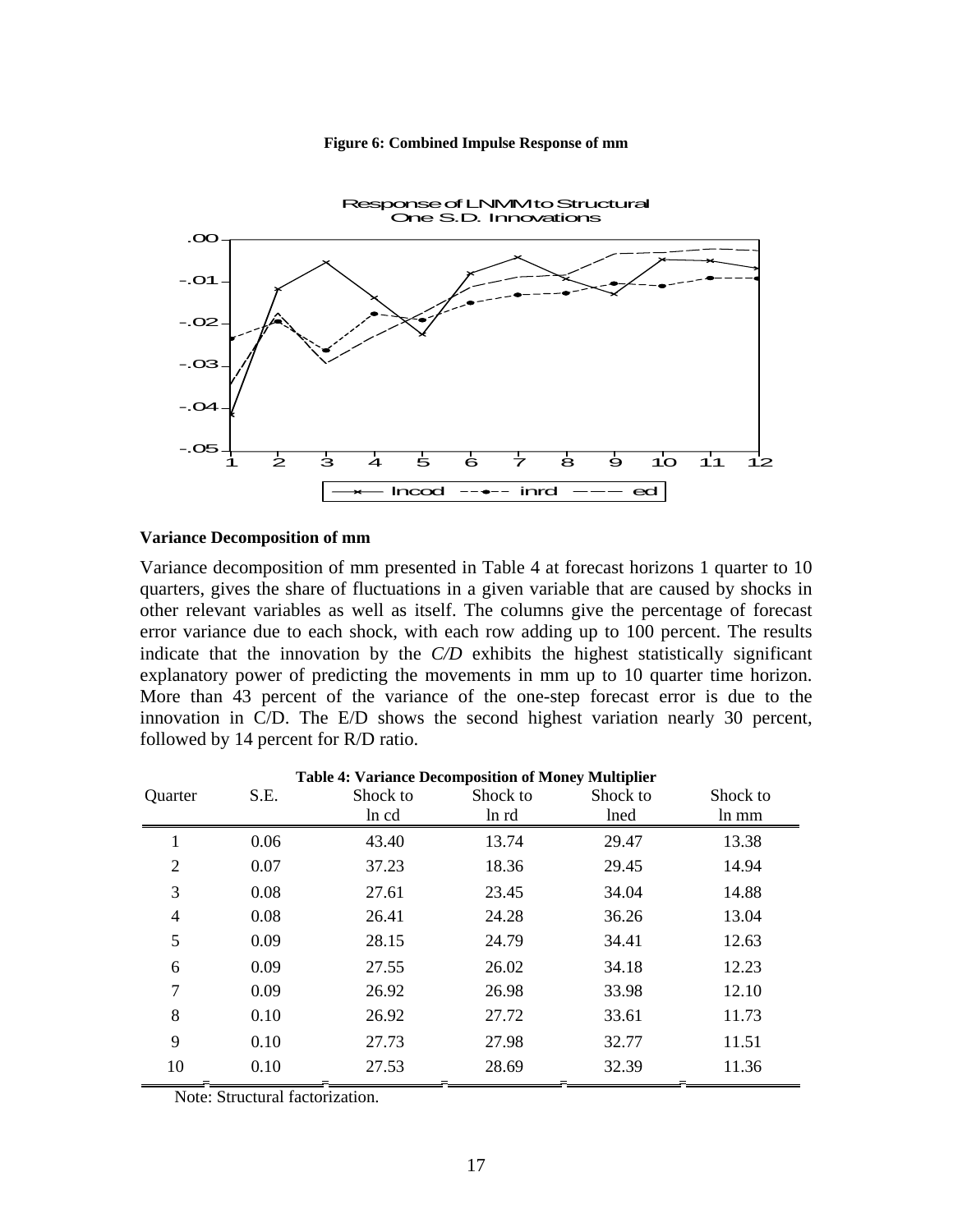#### **Impulse Response of RM**

The impulse response of RM is given in Figure 7. It shows that one standard innovation shock by government borrowing (ln g) has impacted on RM ( ln rm) in long time path of the system. It implies that the impact of net government borrowing from BB on RM persists for a longer time. Similarly, the impact of net foreign asset on RM also persists for a longer time. These two components are, however, beyond the control of BB. The innovation shock in ln sb exhibited a positive impact on reserve money up to two years which is under BB's control.

## **Variance Decomposition of RM**

The variance decomposition of RM in Table 5 indicates that 37 percent of the variance of the one-step forecast error is due to innovation in net foreign asset (ln fa). In the longer step, both government borrowing (ln g) and banks borrowing (ln sb) from BB become important sources of RM ( ln rm) variation. It implies that both net foreign asset and government borrowing which are beyond the control of BB influence RM. This is of interest for projection of RM as an operating target.



#### **Figure 7: Impulse Response of RM**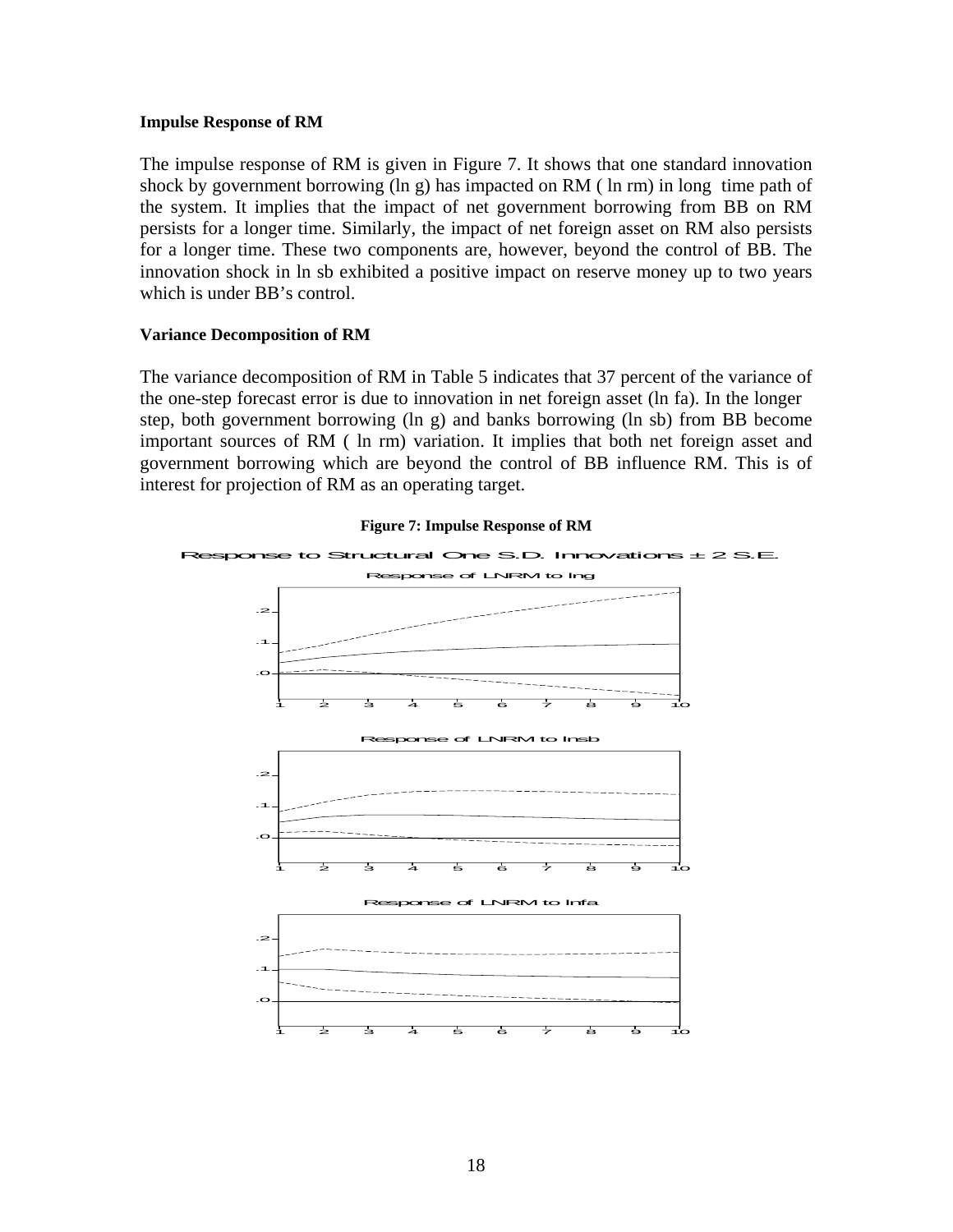**Figure 8: Combined Impulse Response of RM** 



Response of D(LNRM) to Structural One S.D. Innovations

**Table 5 : Variance decomposition of ln rm**

| Year | S.E.                            | Shock to | Shock to | Shock to | Shock to |  |  |
|------|---------------------------------|----------|----------|----------|----------|--|--|
|      |                                 | d(ln g)  | d(ln sb) | d(ln fa) | d(ln rm) |  |  |
|      | 0.32                            | 6.54     | 16.51    | 37.49    | 39.45    |  |  |
| 2    | 0.37                            | 7.60     | 15.58    | 36.36    | 40.44    |  |  |
| 3    | 0.37                            | 7.64     | 15.57    | 36.24    | 40.53    |  |  |
| 4    | 0.37                            | 7.65     | 15.56    | 36.22    | 40.54    |  |  |
| 5    | 0.37                            | 7.66     | 15.56    | 36.22    | 40.54    |  |  |
| 6    | 0.37                            | 7.66     | 15.56    | 36.22    | 40.54    |  |  |
| 7    | 0.37                            | 7.66     | 15.56    | 36.22    | 40.54    |  |  |
| 8    | 0.37                            | 7.66     | 15.56    | 36.22    | 40.54    |  |  |
| 9    | 0.37                            | 7.66     | 15.56    | 36.22    | 40.54    |  |  |
| 10   | 0.37                            | 7.66     | 15.56    | 36.22    | 40.54    |  |  |
|      | Note: Structural factorization. |          |          |          |          |  |  |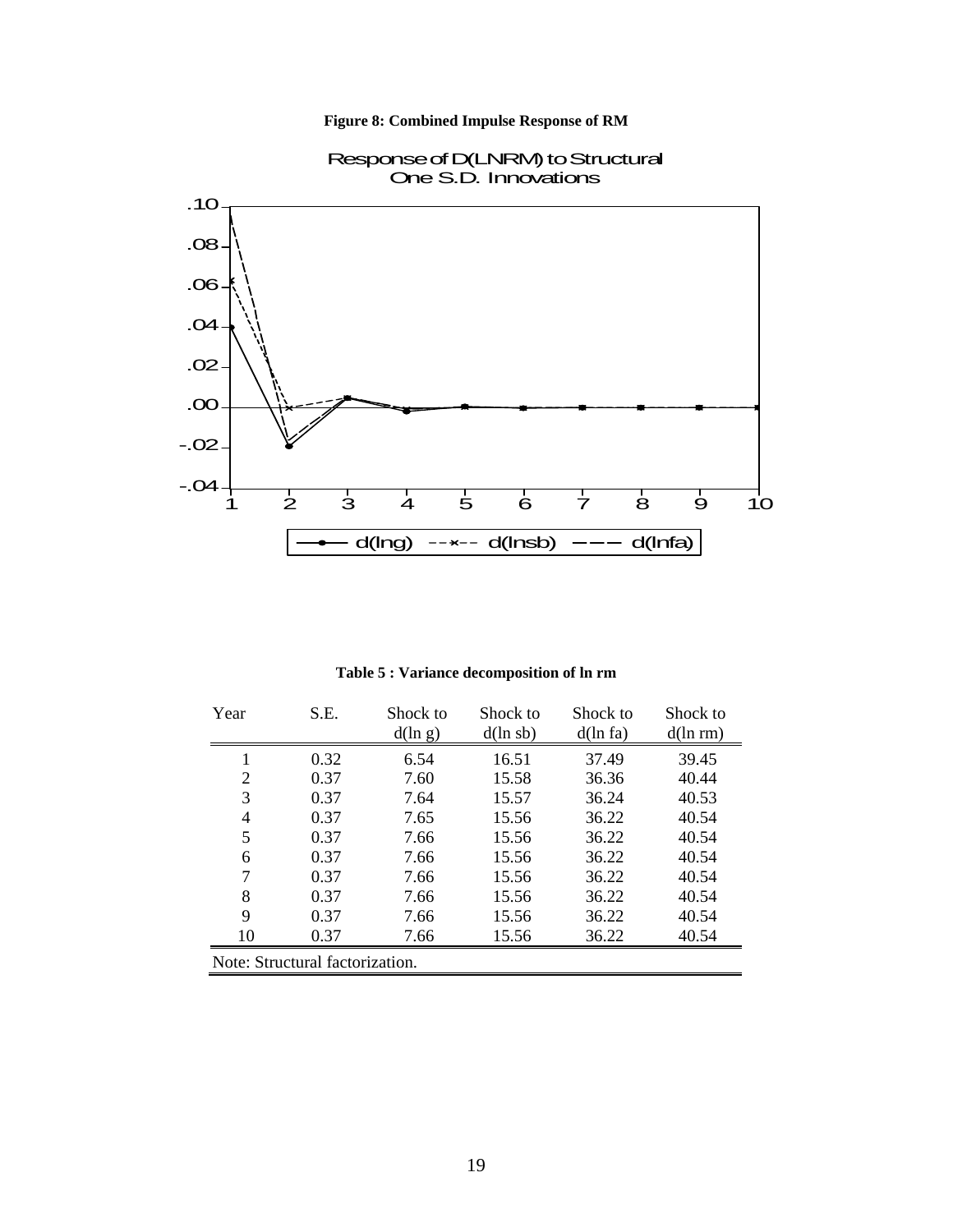# **V. Conclusion and Policy Implication**

The Bangladesh Bank conducts monetary policy by taking M2 as an intermediate target and RM as an operating target. For influencing RM, indirect market based instruments are mostly used viz. SLR, CRR, repo, reverse repo, open market operation, and moral suasion. The success of monetary policy in achieving its goals depends on the degree of controllability of BB on RM and M2. This paper investigates the dynamic relationships among money multiplier and reserve money components in the money supply process in Bangladesh using structural vector autoregression (SVAR) with quarterly data for 1979:Q3 to 2007:Q2.

The estimated impulse response and variance decomposition of money multiplier shows that currency-deposit ratio has a significance influence on money multiplier. It is determined by the public's preference for currency versus demand deposits, which in turn depends on interest rate and income. The elasticity of currency holding with respect to nominal income and interest rate indicates that nominal income is more powerful than the interest rate in determining the currency-deposit ratio. In recent years, several other elements such as financial deepening (as measured by M2/GDP ratio and private sector credit/GDP ratio), interest rate liberalization, availability of innovative financial products, improvement in non-performing loans, changes in legal, institutional, and policy framework in the financial sector have also affected the currency-deposit ratio. Although the ratio is not controlled directly by BB, its stability has significant implications in determining money supply.

The analysis of impulse response and variance decomposition indicates that reservedeposit (rd) has a persistent impact on mm as compared to cd. BB can influence it by changing cash reserve requirement ratio (CRR). The excess reserve deposits ratio (ed) for the banks shows also significant persistent impact on mm in the path of reserve money. The volatility trend in the ratio was observed throughout the sample period. The stability of this ratio depends on sound financial system and money market condition.

The dynamic relationship based on impulse response and variance decomposition among the components of reserve money shows that net foreign asset and net government borrowing have a greater influence in changing the reserve money. These determinants are, however, beyond the control of BB and hence should be appropriately considered in designing the monetary program of BB. The movement of net foreign asset depends on the overall performance of the country's external sector. A wide variation in the share of net foreign asset to reserve money can be observed which indicates the relative unpredictability of net foreign asset component. The BB, however, can influence net foreign asset indirectly by intervening in the foreign exchange market. The government borrowing from BB, on the other hand, originates from the budget deficit and remains a major factor in determining the movement of reserve money. The analysis shows that both net foreign asset and government borrowing loosens the degree of controllability of BB over reserve money.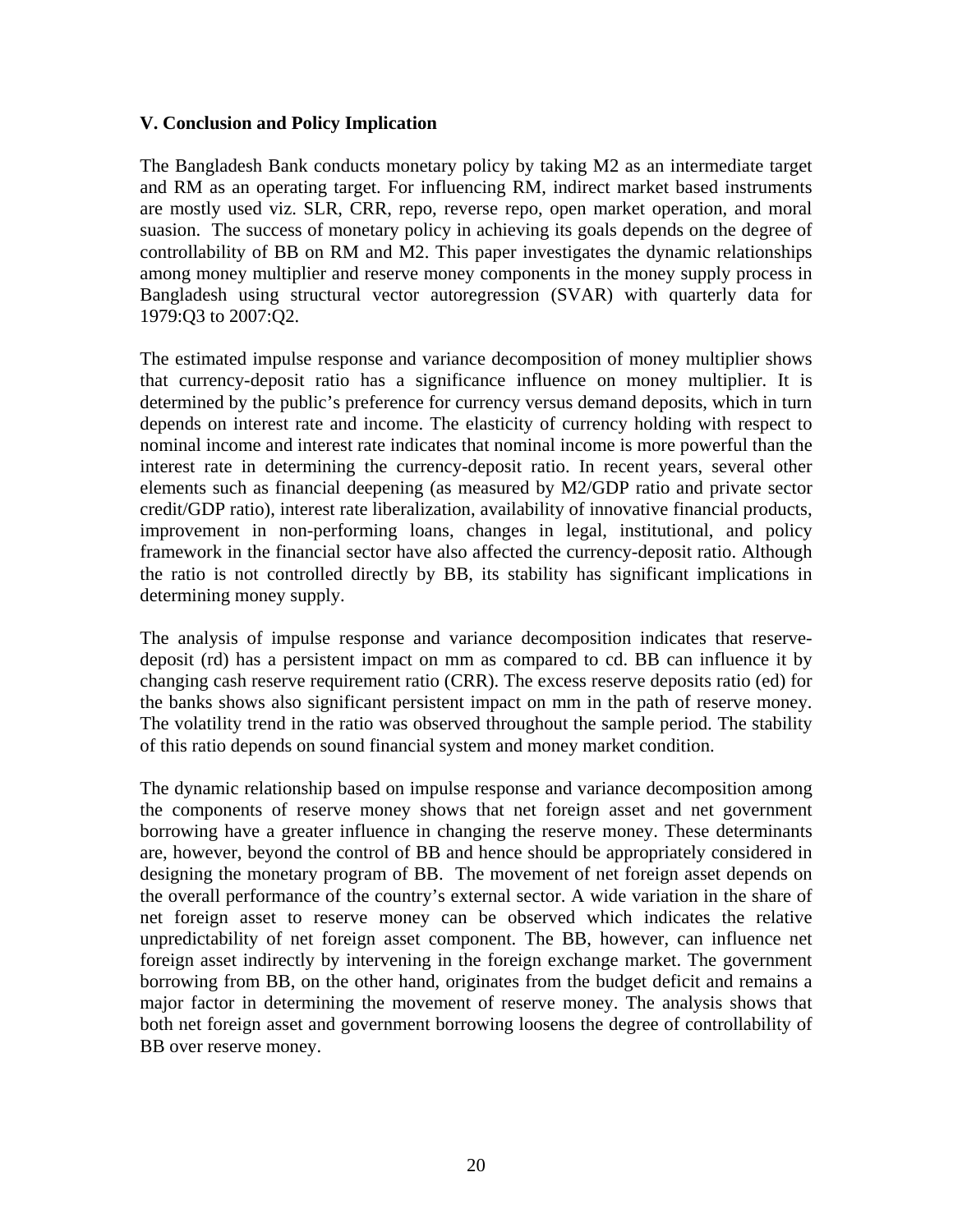The estimated impulse response and the variance decomposition of reserve money show that the borrowings of commercial banks have a systematic impact on reserve money. The BB has power to influence such borrowings by changing the bank rate or discount rate. The components analysis of both money multiplier and reserve money indicates that public the behavior of the public as captured by the cash-deposit ratio, net government borrowing, and movement of net foreign asset put some limits on BB's controllability over money supply with implications for conducting prudent monetary policy.

In order to ensure effective management of reserve money and contain budget deficit within its targeted level, the adoption of a prudent government borrowing strategy could be useful. In this context, several options may be considered for managing the government's deficit financing in an efficient manner, such as: (i) ensure progressively retirement of the borrowing from the BB, (ii) adopt and adhere to quarterly ceiling on borrowing from BB, and (iii) gradually move toward a more balanced domestic debt strategy such that the budget deficit is financed through long term borrowing sources (security and bond market). These steps will empower BB to control reserve money more effectively.

The movement of net foreign asset is influenced by complex interactions between export and import growth, inflow of remittances, and borrowing from external sources by the government and other entities. This brings out the relatively unpredictable nature of net foreign asset which is a part of the common characteristics of less developed countries like Bangladesh. By nature, monetary policy is likely to be less effective under floating exchange rate with a closed capital account. However, in view of the unpredictability of movement of net foreign asset stemming from changes in the external sector, especially the current account balance and the financial account of the balance of payments, BB can use sterilization tools along with interventions in foreign exchange market when necessary. In addition, a prudent combination of expenditure switching and expenditure reducing policies is required for maintaining the predetermined growth in the reserve money.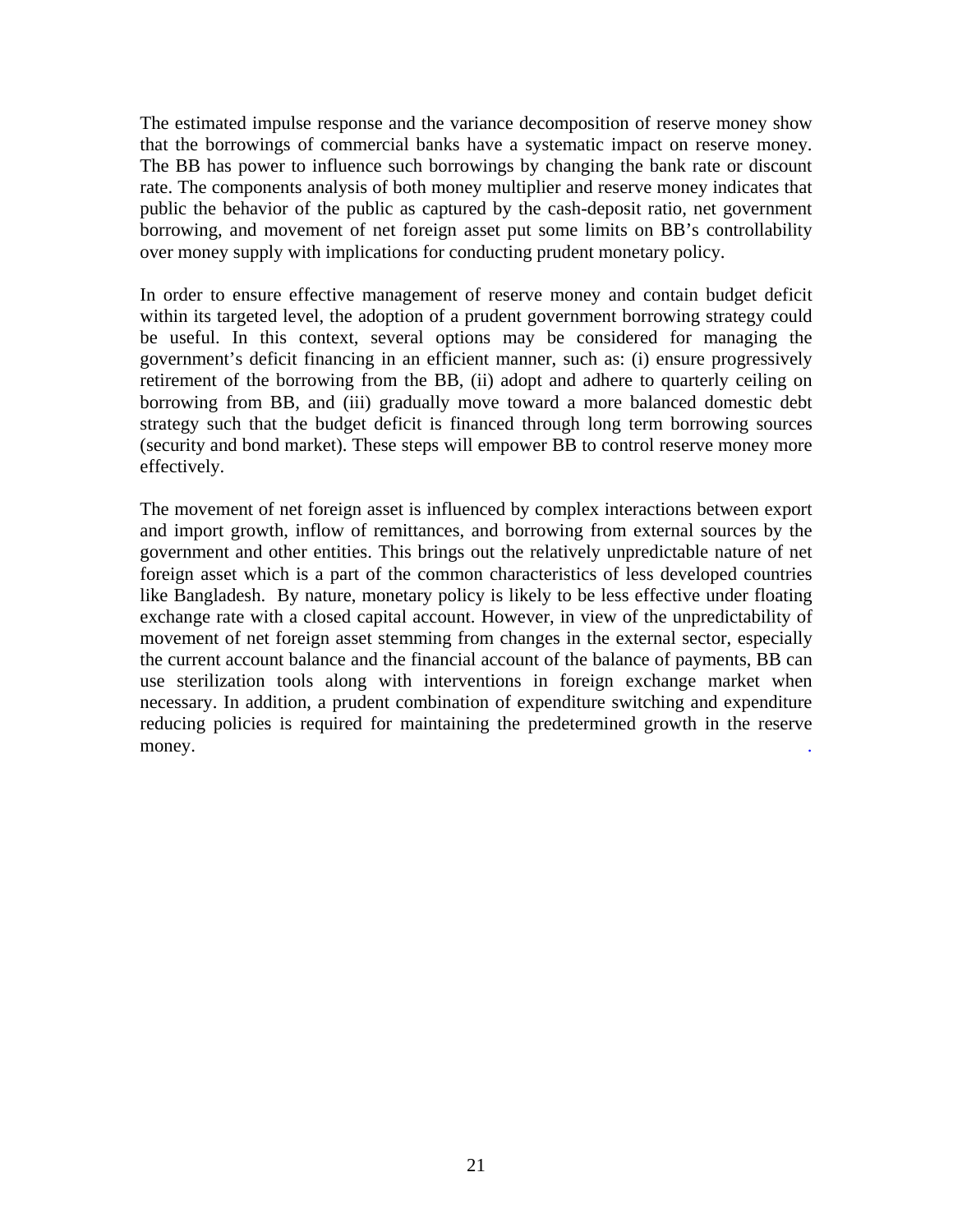#### **Reference**

- Agung, J. and J. L. Ford (1999); "The Money Multiplier for Broad Money, Divisia Money, and Innovation (Liberalization) Adjusted Divisia Money: A Cointegration and ECM Study for Taiwan, 1969 to 1996", *International Review of Economics and Business,* 46 (4), December, pp. 725-49.
- Arby, M. F. (2000), "Predicting Money Multiplier in Pakistan", *Pakistan Development Review*, Spring, 39(1), pp. 23-35.
- BB, *Annual Report* (various issues), Bangladesh Bank.
- BB, *Economic Trend* (various issues), Bangladesh Bank.
- BB, *Monetary Policy Statement (MPS), January, 2008*, Bangladesh Bank.
- Baghestani, H. and T. Moot (1997): "A Co-integration Analysis of the U.S. Money Supply Process", *Journal of Macroeconomics*, 19(2), April, pp.269-83.

Bomhoff, E. J. (1997), "Predicting the Money Multiplier: A Case Study for the US and the Netherlands", *Journal of Monetary Economics*, 3, July, pp.325-45.

- Dickey, D. A. and W. A. Fuller (1979). "Distribution of the Estimators for Autoregressive Time Series with a Unit Root," *Journal of the American Statistical Association*, Vol. 74, pp. 427-431.
- Darbha, G. (2002), "Testing for Long-Run Stability-An Application to Money Multiplier in India", *Applied Economics Letters,* 9(1), January, pp. 325-45.
- Ford, J. L and J.L Morris (1996), "The Money Multiplier, Simple Sum, Divisia and Innovation-Divisia, Monetary Aggregates: Cointegration Tests for the United Kingdom", *Applied Economics,* 28, June, pp.705-714.
- Fry, M. J (1989), *Money Interest and Banking in Economic Development*, Johns Hopkins University Press, Baltimore and London.
- Hafer, R. W. and S.E Hein (1984), "Predicting the Money Multiplier: Forecasts from Component and Aggregate Models", *Journal of Monetary Economics,* 14(3) November, pp. 375-84.
- Hassan, M. Kabir, Muhammad Mustafa and Syed Abul Basher (2003?), " The Money Supply Process in Bangladesh : An Error-Correction Approach", *Indian Journal of Economics*.
- Hossain, A. (1993), "The Money Supply Multiplier in Bangladesh", *Bangladesh Development Studies*, 21(4), December, pp.37-64.